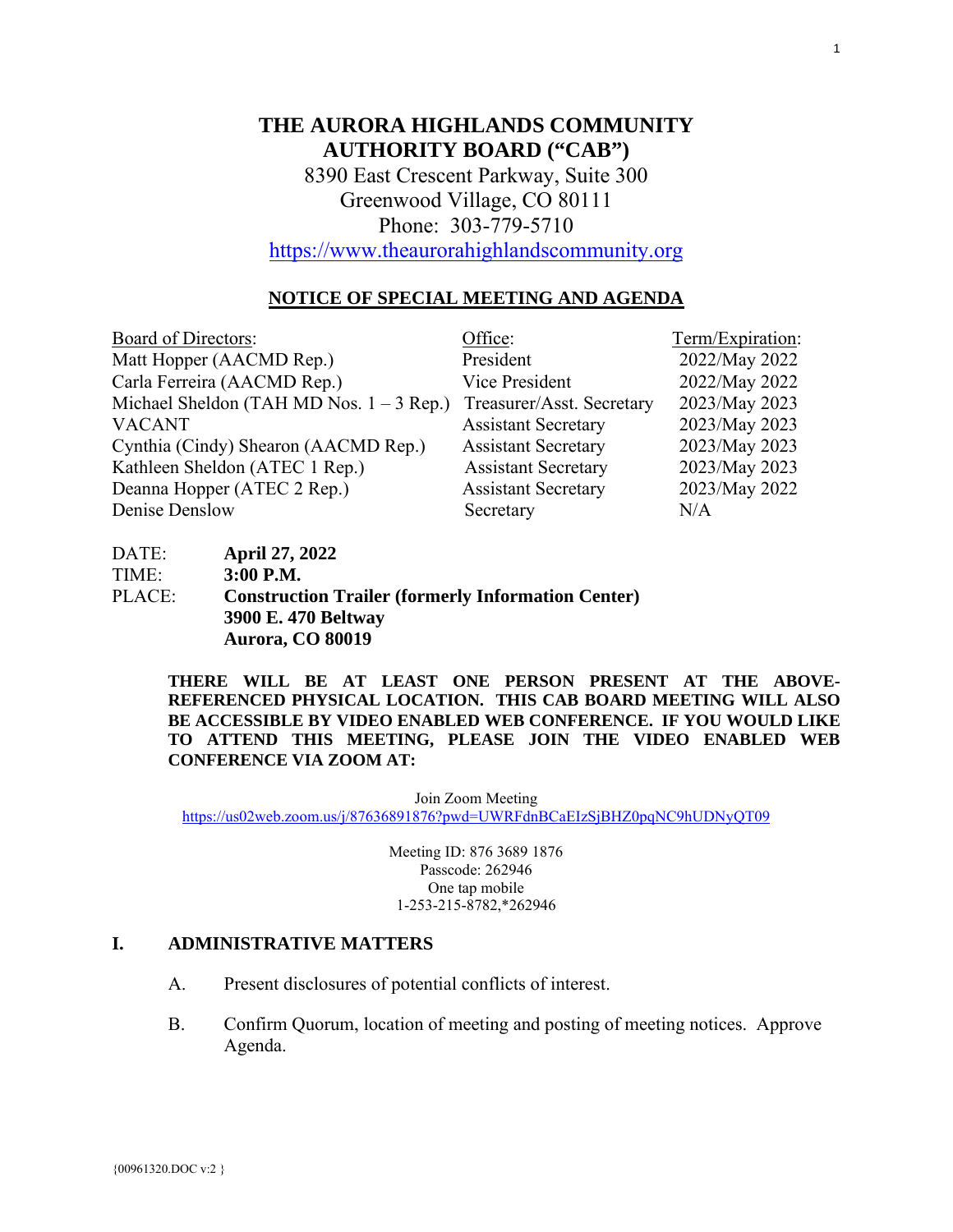C. Public Comment. Members of the public may express their views to the Board on matters that affect the CAB that are otherwise not on the agenda. Comments will be limited to three (3) minutes per person.

# **II. CONSENT AGENDA**

Consent Agenda – These items are considered to be routine and will be ratified by one motion. There will be no separate discussion of these items unless a board member so requests; in which event, the item will be removed from the Consent Agenda and considered in the Regular Agenda.

• None.

# **III. FINANCIAL MATTERS**

- A. Discuss and consider approval and status of Project Funding Requisition No. 08 [under The Aurora Highlands Community Authority Board \("CAB"\) Special Tax](#page-3-0)  Revenue Refunding and Improvement Bonds, Series 2021A related to the CAB and Aerotropolis Area Coordinating Metropolitan District ("AACMD") Engineer's Report and Verification of Costs Associated with Public Improvements, In-Tract Improvements / In Tract Home Builder Expenses, Engineer's Report and Verification of Costs No. 5 prepared by Schedio Group, approved on March 17, 2022 (enclosure).
- B. Discuss and consider approval and status of Project Funding Requisition No. 09 under the CAB's Special Tax Revenue Refunding and Improvement Bonds, Series 2021A related to the CAB and AACMD Engineer's Report and Verification of Costs Associated with Public Improvements Draw No. 46 [Engineer's Report and Verification of Costs No. 24 prepared by Schedio Group](#page-9-0)  LLC, approved on April 21, 2022 (enclosure).
- C. Discuss and consider approval and status of Project Funding Requisition No. 10 [under the CAB's Special Tax Revenue Refunding and Improvement Bonds,](#page-14-0)  Series 2021A related to the CAB and AACMD Engineer's Report and Verification of Costs Associated with Public Improvements, In-Tract Improvements / In Tract Home Builder Expenses, Engineer's Report and Verification of Costs No. 6 prepared by Schedio Group, approved on April 21, 2022 (enclosure).
- D. Discuss and consider approval of Update to Long-Term Capital Improvement Plan.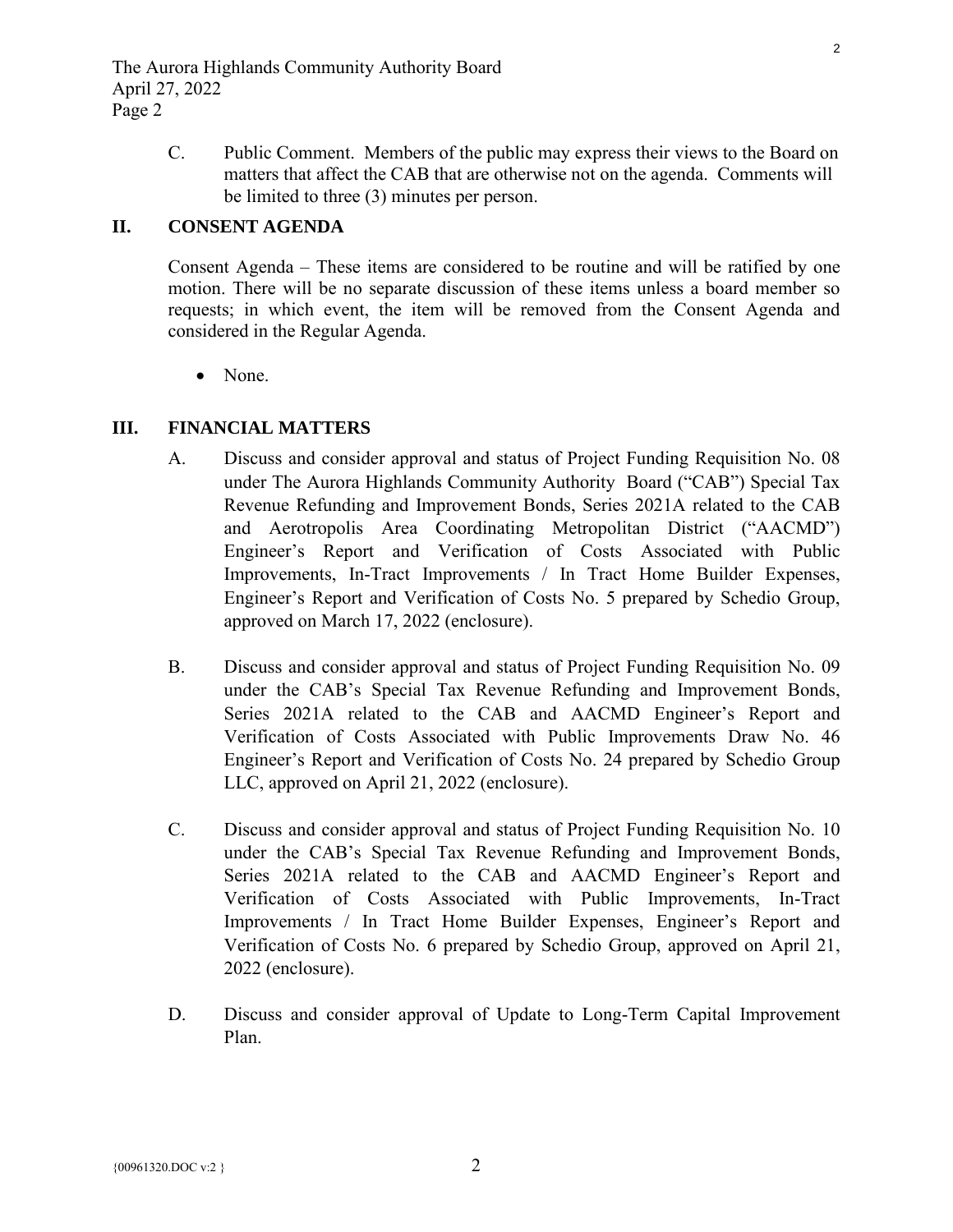# **IV. LEGAL MATTERS**

- A. Discuss and consider approval of the CAB Second Amended and Restated Establishment Agreement between and among AACMD, The Aurora Highlands Metropolitan District No. 1, The Aurora Highlands Metropolitan District No. 2, The Aurora Highlands Metropolitan District No. 3, The Aurora Highlands Metropolitan District No. 6 (formerly known as First Creek Ranch Metropolitan District), ATEC Metropolitan District No. 1, ATEC Metropolitan District No. 2 and the CAB (to be distributed).
	- 1. Discuss and consider adoption of Resolution of the Board of Directors of the CAB Approving the Addition of The Aurora Highlands Metropolitan District No. 6 (formerly known as First Creek Ranch Metropolitan District) into the CAB and authorizing execution of the Second Amended and Restated Establishment Agreement between and among AACMD, The Aurora Highlands Metropolitan District No. 1, The Aurora Highlands Metropolitan District No. 2, The Aurora Highlands Metropolitan District No. 3, The Aurora Highlands Metropolitan District No. 6 (formerly known as First Creek Ranch Metropolitan District), ATEC Metropolitan District No. 1, ATEC Metropolitan District No. 2 and the CAB (to be distributed).
- B. Discuss and direct staff to prepare, record and file an Amended and Restated Disclosure to Purchasers for AACMD, The Aurora Highlands Metropolitan District No. 1, The Aurora Highlands Metropolitan District No. 2, The Aurora Highlands Metropolitan District No. 3, The Aurora Highlands Metropolitan District No. 6 (formerly known as First Creek Ranch Metropolitan District), ATEC Metropolitan District No. 1, ATEC Metropolitan District No. 2 and the CAB, in compliance with requirements of the districts' service plans.
- C. Discuss and direct staff to prepare Amended and Restated Resolution of the Board of Directors of the CAB Imposing Facilities Fees on Residential and Commercial Property (updates to legal descriptions are necessary to reflect district boundary changes).

# **V. OTHER BUSINESS**

- **VI. EXECUTIVE SESSION**
- **VII. ADJOURNMENT**

# **THE NEXT REGULAR MEETING IS SCHEDULED FOR MAY 19, 2022.**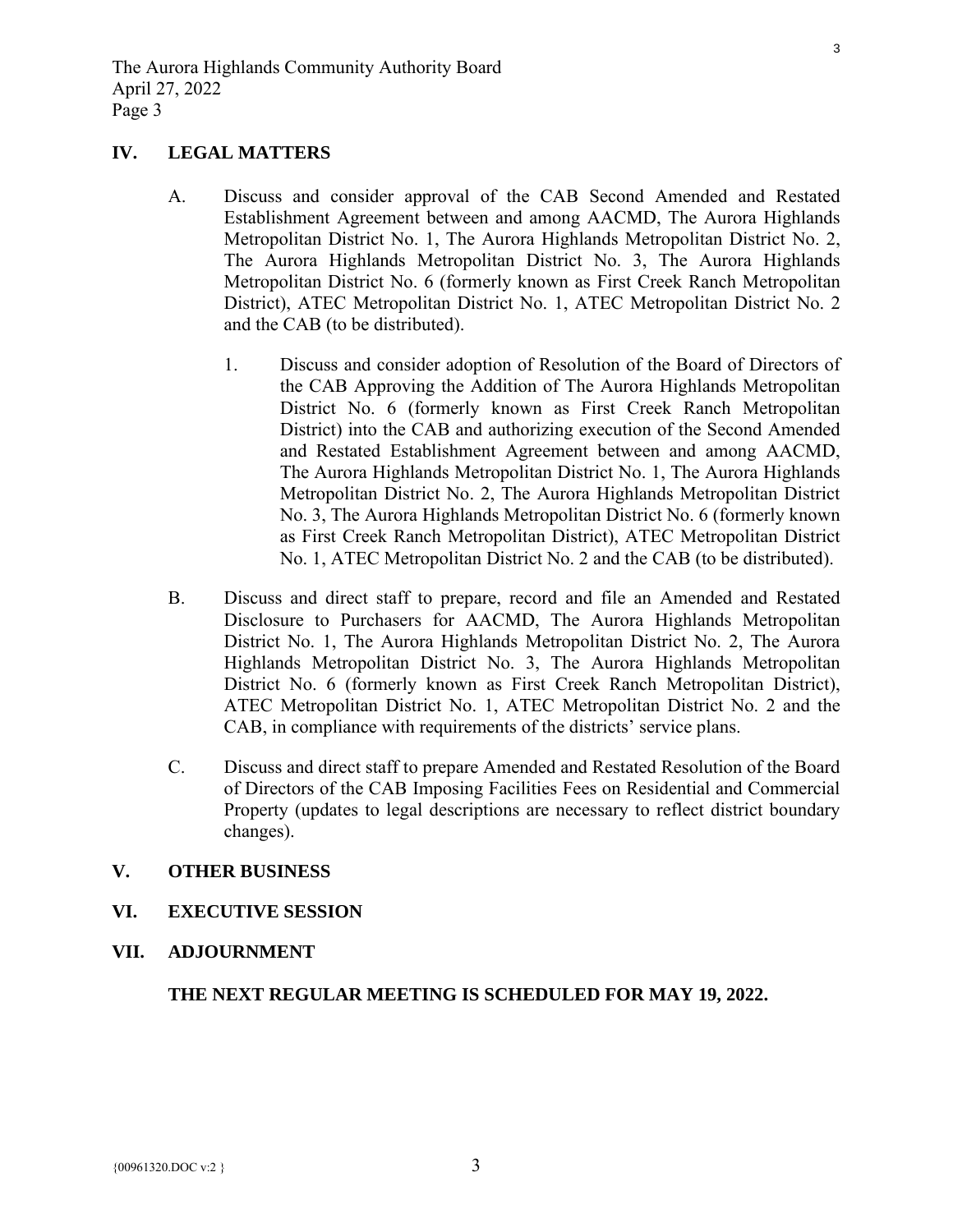#### **PROJECT FUND REQUISITION**

#### Requisition No. 8

#### <span id="page-3-0"></span>**THE AURORA HIGHLANDS COMMUNITY AUTHORITY BOARD IN THE CITY OF AURORA ADAMS COUNTY, COLORADO SPECIAL TAX REVENUE REFUNDING AND IMPROVEMENT BONDS SERIES 2021A**

The above captioned bonds were issued pursuant to an Indenture of Trust dated December 22, 2021 (the "Indenture") between The Aurora Highlands Community Authority Board, in the City of Aurora, Adams County, Colorado (the "Authority"), and Zions Bancorporation, National Association, Salt Lake City, Utah, as trustee ("Trustee"). All capitalized terms used in this Project Fund Requisition shall have the meanings ascribed to such terms by the Indenture.

The undersigned Authority Representative hereby makes a requisition from the Project Fund held by the Trustee under the Indenture, and in support thereof states:

1. The total amount hereby requisitioned by the Authority from the Project Fund pursuant to this Project Fund Requisition is \$1,067,440.67 (the "Requisitioned Amount").

2. The Requisitioned Amount is for the purpose(s) of *[check applicable box and complete information if required]*:

> Paying or reimbursing the following individual or entity ("Person"): *[If this box is checked, please provide the following information with respect to the Person to whom funds are to be disbursed:*

(i) The name and address of the Person to whom payment is due or has been made is as follows:

> The Aurora Highlands, LLC 6985 S. Pecos Road Las Vegas, NV 89120

(ii) Payment is due to the above Person for *[briefly describe the nature of the obligation and the applicable Public Improvements]*:

> Repayment of principal per Capital Construction and Reimbursement Agreement (In-Tract Improvements) per attached Cost Certification No.5.

 $\Box$  Depositing moneys into the Construction Reserve Account

.

3. The Requisitioned Amount shall be disbursed by the Trustee pursuant to the following instructions: *[Provide wire transfer or other transmission instructions]*:

Wiring instructions previously provided.

4. The above payment obligations have been or will be properly incurred, is or will be a proper charge against the Project Fund and has or have not been the basis of any previous withdrawal. The disbursement requested herein will be used solely for the payment of Project Costs.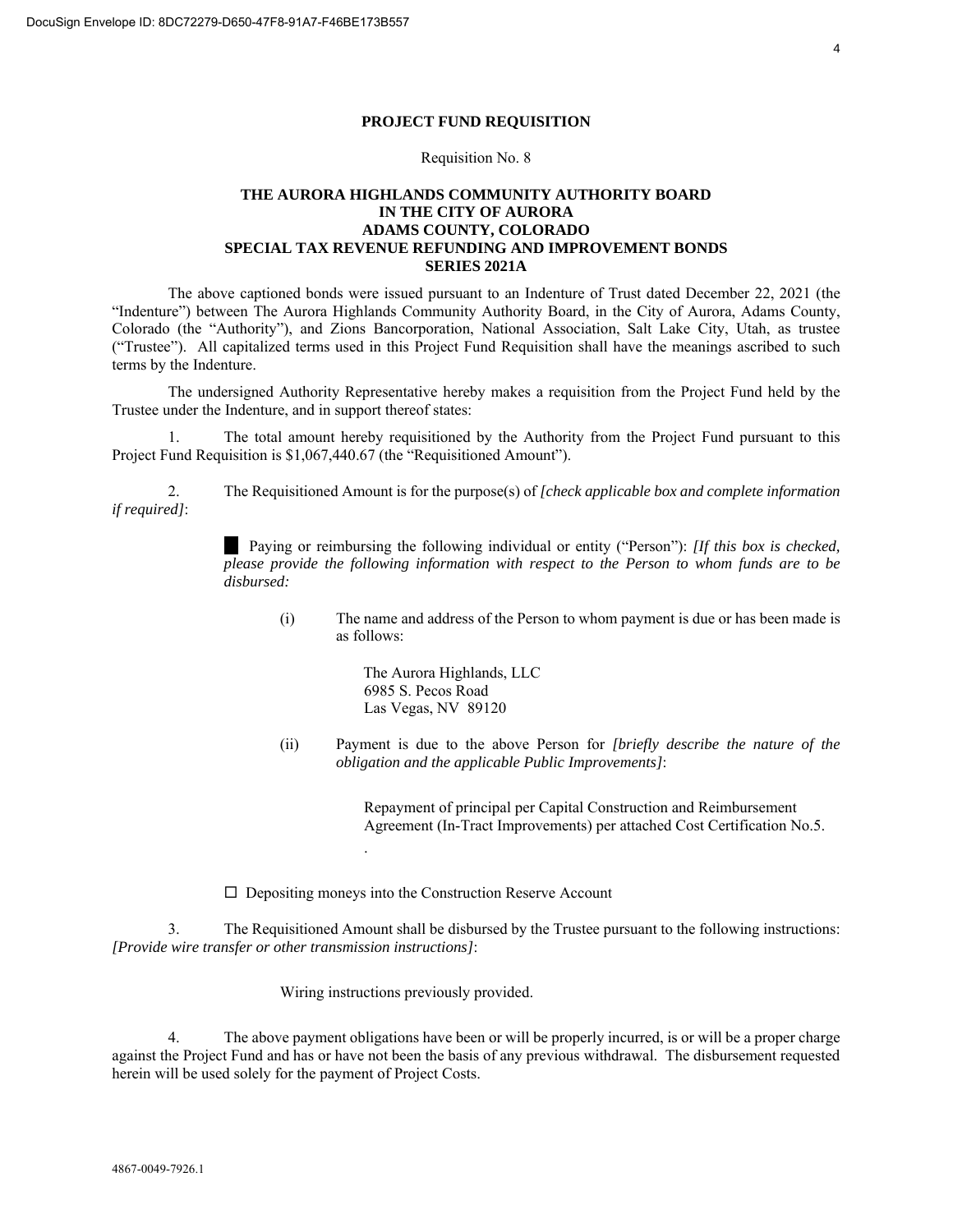5. With respect to the disbursement of funds by the Trustee from the Project Fund pursuant to this Project Fund Requisition, on behalf of the Authority the undersigned Authority Representative or Authority President, as applicable, by its execution hereof hereby: (i) certifies that the Authority has reviewed the wire instructions or other payment information set forth in paragraph 3 of this Project Fund Requisition and confirms that such wire instructions or other payment information is accurate; (ii) agrees that the Authority will indemnify and hold harmless the Trustee from and against any and all claims, demands, losses, liabilities, and expenses sustained, including, without limitation, attorney fees, arising directly or indirectly from the Trustee's disbursement of funds from the Project Fund in accordance with this Project Fund Requisition and the wiring instructions or other payment information provided herein; and (iii) agrees that the Authority will not seek recourse from the Trustee as a result of losses incurred by the Authority arising from the Trustee's disbursement of funds in accordance with this Project Fund Requisition and the instructions contained herein.

IN WITNESS WHEREOF, I have hereunto set my hand this 18th day of March 2022.

#### **THE AURORA HIGHLANDS COMMUNITY AUTHORITY BOARD**

DocuSigned by:

Malgnr 45E4943B33D44F2.

Authority Representative or President Name: Matt Hopper

\_\_\_\_\_\_\_\_\_\_\_\_\_\_\_\_\_\_\_\_\_\_\_\_\_\_\_\_\_\_\_\_\_\_\_\_\_

Authority Accountant Name of Firm: CliftonLarsonAllen LLP Name/Title: District Accountant

[Signature Page to Project Fund Requisition No. 8]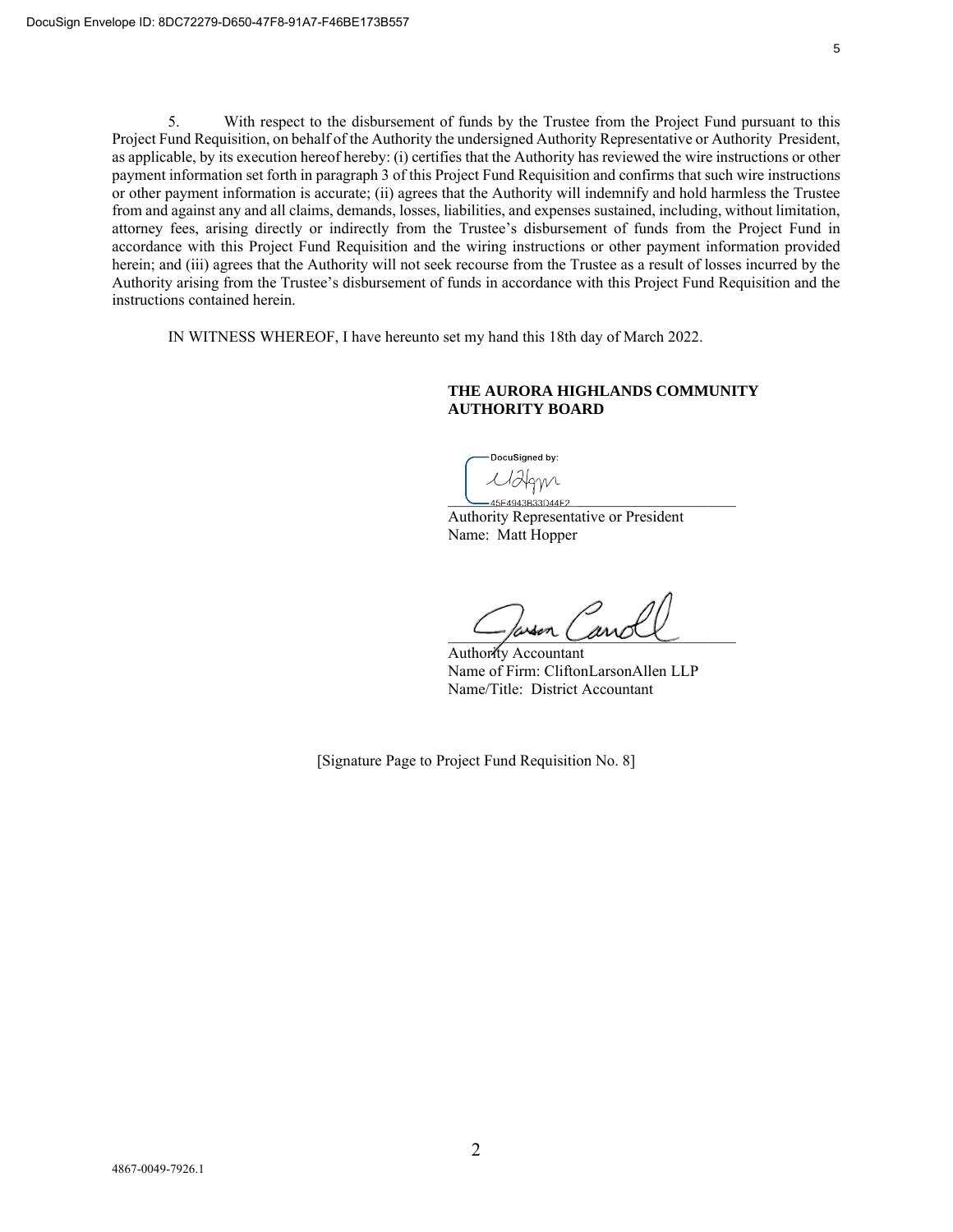# 6

## **Certificate Of Completion**

Envelope Id: 8DC72279D65047F891A7F46BE173B557 Status: Completed Subject: Please DocuSign: TAHCAB - Requisition No 8 In-Tract Cost Cert No.5.pdf Client Name: The Aurora Highlands CAB Client Number: 011-045984 Source Envelope: Document Pages: 2 Signatures: 1 Envelope Originator: Certificate Pages: 4 Initials: 0 Natalie Herschberg AutoNav: Enabled EnvelopeId Stamping: Enabled Time Zone: (UTC-06:00) Central Time (US & Canada)

#### **Record Tracking**

Status: Original 3/21/2022 10:49:00 AM

#### **Signer Events Signature Construction Construction Construction Construction Construction Construction Construction Construction Construction Construction Construction Construction Construction Construction Constructio**

Matt Hopper Matt@summit-strategies.net Security Level: Email, Account Authentication (None)

**Electronic Record and Signature Disclosure:**  Accepted: 3/21/2022 3:22:14 PM

ID: ea9e26ac-6686-4271-b7b7-95d99046fb09

Holder: Natalie Herschberg Natalie.Herschberg@claconnect.com

DocuSigned by: Malgyn -45E4943B33D44F2...

Signature Adoption: Uploaded Signature Image Using IP Address: 208.64.32.254

220 South 6th Street Suite 300 Minneapolis, MN 55402 Natalie.Herschberg@claconnect.com IP Address: 165.225.10.148

Location: DocuSign

# Sent: 3/21/2022 10:50:25 AM Viewed: 3/21/2022 3:22:14 PM Signed: 3/21/2022 3:22:38 PM

| In Person Signer Events                                                                    | <b>Signature</b>                                                             | Timestamp                                                                                     |
|--------------------------------------------------------------------------------------------|------------------------------------------------------------------------------|-----------------------------------------------------------------------------------------------|
| <b>Editor Delivery Events</b>                                                              | <b>Status</b>                                                                | Timestamp                                                                                     |
| <b>Agent Delivery Events</b>                                                               | <b>Status</b>                                                                | Timestamp                                                                                     |
|                                                                                            | <b>Status</b>                                                                |                                                                                               |
| <b>Intermediary Delivery Events</b>                                                        |                                                                              | Timestamp                                                                                     |
| <b>Certified Delivery Events</b>                                                           | <b>Status</b>                                                                | Timestamp                                                                                     |
| <b>Carbon Copy Events</b>                                                                  | <b>Status</b>                                                                | Timestamp                                                                                     |
| <b>Witness Events</b>                                                                      | <b>Signature</b>                                                             | Timestamp                                                                                     |
| <b>Notary Events</b>                                                                       | <b>Signature</b>                                                             | Timestamp                                                                                     |
| <b>Envelope Summary Events</b>                                                             | <b>Status</b>                                                                | <b>Timestamps</b>                                                                             |
| <b>Envelope Sent</b><br><b>Certified Delivered</b><br><b>Signing Complete</b><br>Completed | Hashed/Encrypted<br>Security Checked<br>Security Checked<br>Security Checked | 3/21/2022 10:50:25 AM<br>3/21/2022 3:22:14 PM<br>3/21/2022 3:22:38 PM<br>3/21/2022 3:22:38 PM |
| <b>Payment Events</b>                                                                      | <b>Status</b>                                                                | <b>Timestamps</b>                                                                             |
| <b>Electronic Record and Signature Disclosure</b>                                          |                                                                              |                                                                                               |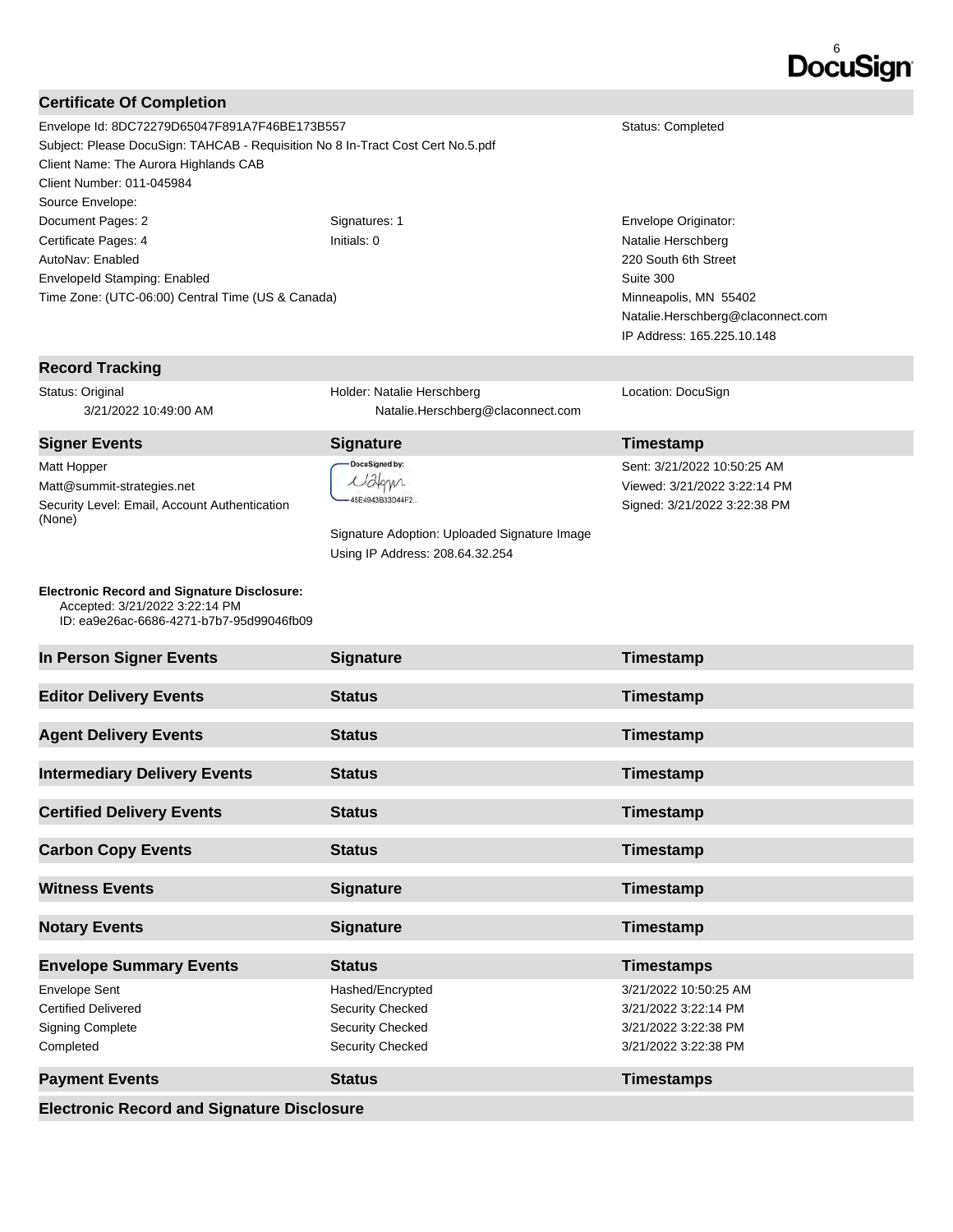# **ELECTRONIC RECORD AND SIGNATURE DISCLOSURE**

From time to time, CliftonLarsonAllen LLP (we, us or Company) may be required by law to provide to you certain written notices or disclosures. Described below are the terms and conditions for providing to you such notices and disclosures electronically through the DocuSign system. Please read the information below carefully and thoroughly, and if you can access this information electronically to your satisfaction and agree to this Electronic Record and Signature Disclosure (ERSD), please confirm your agreement by selecting the check-box next to 'I agree to use electronic records and signatures' before clicking 'CONTINUE' within the DocuSign system.

# **Getting paper copies**

At any time, you may request from us a paper copy of any record provided or made available electronically to you by us. You will have the ability to download and print documents we send to you through the DocuSign system during and immediately after the signing session and, if you elect to create a DocuSign account, you may access the documents for a limited period of time (usually 30 days) after such documents are first sent to you. After such time, if you wish for us to send you paper copies of any such documents from our office to you, you will be charged a \$0.00 per-page fee. You may request delivery of such paper copies from us by following the procedure described below.

# **Withdrawing your consent**

If you decide to receive notices and disclosures from us electronically, you may at any time change your mind and tell us that thereafter you want to receive required notices and disclosures only in paper format. How you must inform us of your decision to receive future notices and disclosure in paper format and withdraw your consent to receive notices and disclosures electronically is described below.

# **Consequences of changing your mind**

If you elect to receive required notices and disclosures only in paper format, it will slow the speed at which we can complete certain steps in transactions with you and delivering services to you because we will need first to send the required notices or disclosures to you in paper format, and then wait until we receive back from you your acknowledgment of your receipt of such paper notices or disclosures. Further, you will no longer be able to use the DocuSign system to receive required notices and consents electronically from us or to sign electronically documents from us.

# **All notices and disclosures will be sent to you electronically**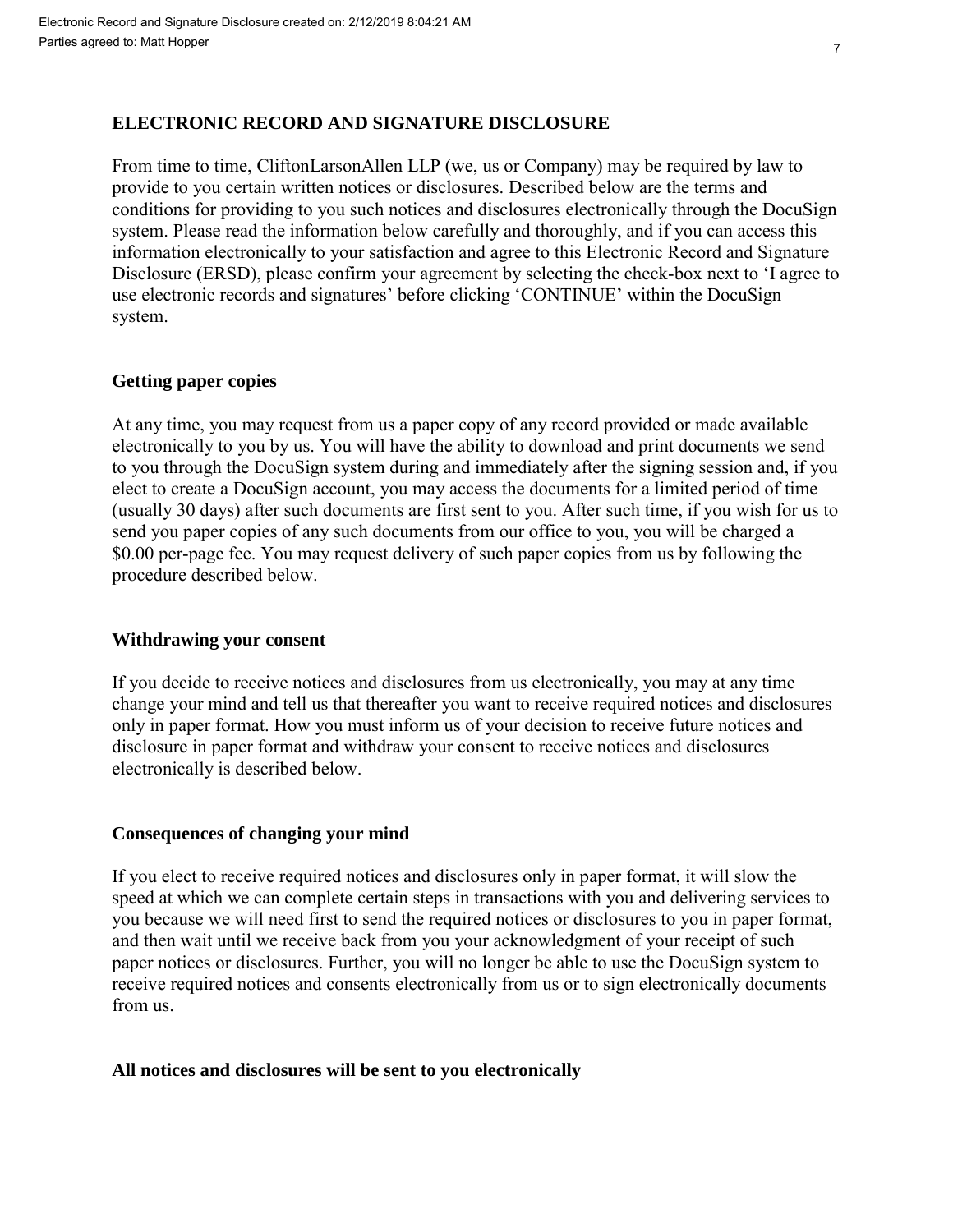Unless you tell us otherwise in accordance with the procedures described herein, we will provide electronically to you through the DocuSign system all required notices, disclosures, authorizations, acknowledgements, and other documents that are required to be provided or made available to you during the course of our relationship with you. To reduce the chance of you inadvertently not receiving any notice or disclosure, we prefer to provide all of the required notices and disclosures to you by the same method and to the same address that you have given us. Thus, you can receive all the disclosures and notices electronically or in paper format through the paper mail delivery system. If you do not agree with this process, please let us know as described below. Please also see the paragraph immediately above that describes the consequences of your electing not to receive delivery of the notices and disclosures electronically from us.

# **How to contact CliftonLarsonAllen LLP:**

You may contact us to let us know of your changes as to how we may contact you electronically, to request paper copies of certain information from us, and to withdraw your prior consent to receive notices and disclosures electronically as follows:

To contact us by email send messages to: BusinessTechnology@CLAconnect.com

# **To advise CliftonLarsonAllen LLP of your new email address**

To let us know of a change in your email address where we should send notices and disclosures electronically to you, you must send an email message to us at BusinessTechnology@CLAconnect.com and in the body of such request you must state: your previous email address, your new email address. We do not require any other information from you to change your email address.

If you created a DocuSign account, you may update it with your new email address through your account preferences.

# **To request paper copies from CliftonLarsonAllen LLP**

To request delivery from us of paper copies of the notices and disclosures previously provided by us to you electronically, you must send us an email

to BusinessTechnology@CLAconnect.com and in the body of such request you must state your email address, full name, mailing address, and telephone number. We will bill you for any fees at that time, if any.

# **To withdraw your consent with CliftonLarsonAllen LLP**

To inform us that you no longer wish to receive future notices and disclosures in electronic format you may: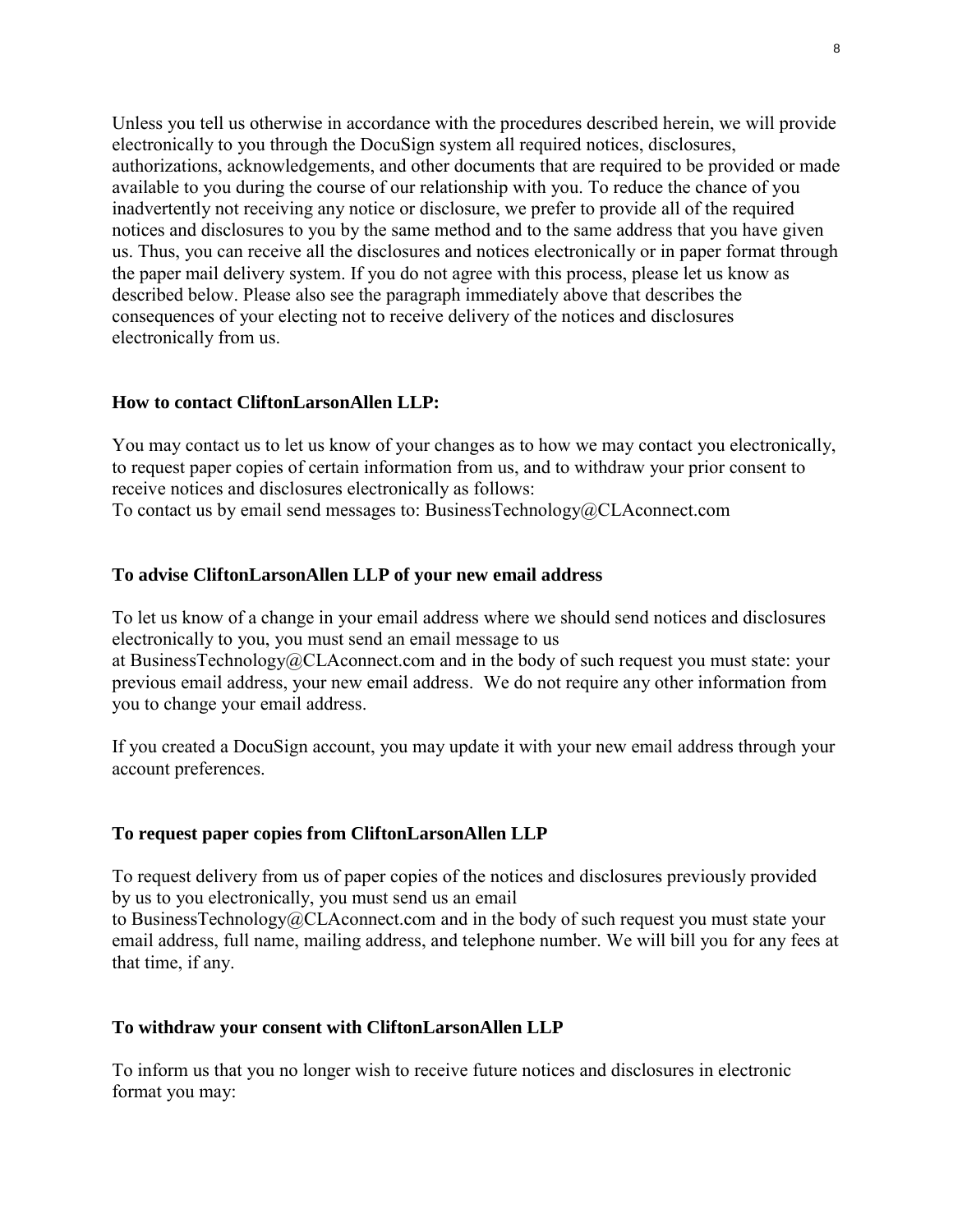i. decline to sign a document from within your signing session, and on the subsequent page, select the check-box indicating you wish to withdraw your consent, or you may;

ii. send us an email to BusinessTechnology@CLAconnect.com and in the body of such request you must state your email, full name, mailing address, and telephone number. We do not need any other information from you to withdraw consent.. The consequences of your withdrawing consent for online documents will be that transactions may take a longer time to process..

# **Required hardware and software**

The minimum system requirements for using the DocuSign system may change over time. The current system requirements are found here: https://support.docusign.com/guides/signer-guidesigning-system-requirements.

# **Acknowledging your access and consent to receive and sign documents electronically**

To confirm to us that you can access this information electronically, which will be similar to other electronic notices and disclosures that we will provide to you, please confirm that you have read this ERSD, and (i) that you are able to print on paper or electronically save this ERSD for your future reference and access; or (ii) that you are able to email this ERSD to an email address where you will be able to print on paper or save it for your future reference and access. Further, if you consent to receiving notices and disclosures exclusively in electronic format as described herein, then select the check-box next to 'I agree to use electronic records and signatures' before clicking 'CONTINUE' within the DocuSign system.

By selecting the check-box next to 'I agree to use electronic records and signatures', you confirm that:

- You can access and read this Electronic Record and Signature Disclosure; and
- You can print on paper this Electronic Record and Signature Disclosure, or save or send this Electronic Record and Disclosure to a location where you can print it, for future reference and access; and
- Until or unless you notify CliftonLarsonAllen LLP as described above, you consent to receive exclusively through electronic means all notices, disclosures, authorizations, acknowledgements, and other documents that are required to be provided or made available to you by CliftonLarsonAllen LLP during the course of your relationship with CliftonLarsonAllen LLP.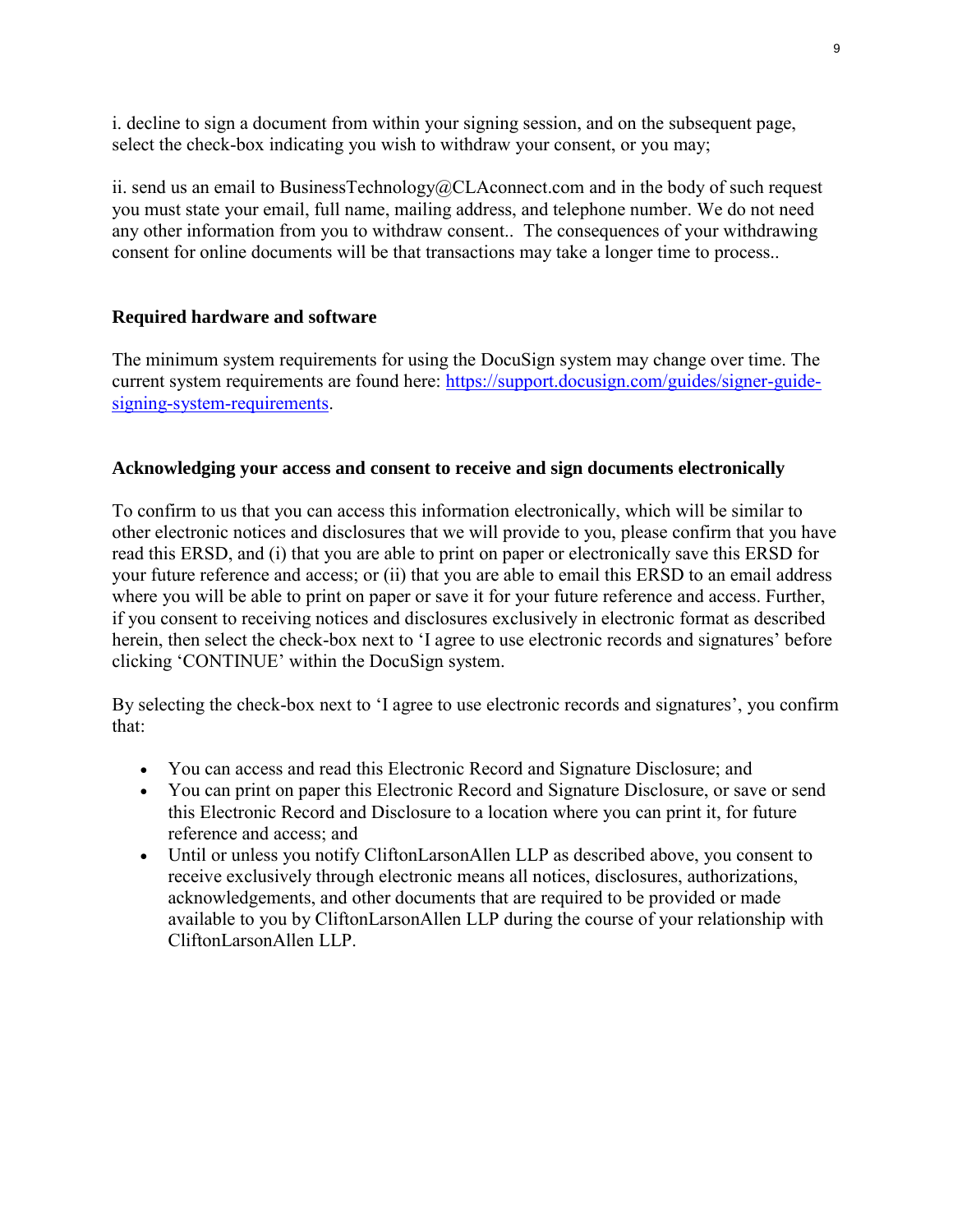#### **PROJECT FUND REQUISITION**

#### Requisition No. 9

#### <span id="page-9-0"></span>**THE AURORA HIGHLANDS COMMUNITY AUTHORITY BOARD IN THE CITY OF AURORA ADAMS COUNTY, COLORADO SPECIAL TAX REVENUE REFUNDING AND IMPROVEMENT BONDS SERIES 2021A**

The above captioned bonds were issued pursuant to an Indenture of Trust dated December 22, 2021 (the "Indenture") between The Aurora Highlands Community Authority Board, in the City of Aurora, Adams County, Colorado (the "Authority"), and Zions Bancorporation, National Association, Salt Lake City, Utah, as trustee ("Trustee"). All capitalized terms used in this Project Fund Requisition shall have the meanings ascribed to such terms by the Indenture.

The undersigned Authority Representative hereby makes a requisition from the Project Fund held by the Trustee under the Indenture, and in support thereof states:

1. The total amount hereby requisitioned by the Authority from the Project Fund pursuant to this Project Fund Requisition is \$2,710,094.24 (the "Requisitioned Amount").

2. The Requisitioned Amount is for the purpose(s) of *[check applicable box and complete information if required]*:

> Paying or reimbursing the following individual or entity ("Person"): *[If this box is checked, please provide the following information with respect to the Person to whom funds are to be disbursed:*

(i) The name and address of the Person to whom payment is due or has been made is as follows:

> Aerotropolis Area Coordinating Metropolitan District 8930 E. Crescent Parkway, Suite 300 Greenwood Village, CO 80111

(ii) Payment is due to the above Person for *[briefly describe the nature of the obligation and the applicable Public Improvements]*:

> Provide funding for public improvements constructed by Aerotropolis Area Coordinating Metropolitan District, as Project Manager, which benefit the Districts, property owners, and residents within the Aurora Highlands Development area per the attached Draw 46 Summary and Schedule I.

 $\Box$  Depositing moneys into the Construction Reserve Account

3. The Requisitioned Amount shall be disbursed by the Trustee pursuant to the following instructions: *[Provide wire transfer or other transmission instructions]*:

Wiring instructions previously provided.

4. The above payment obligations have been or will be properly incurred, is or will be a proper charge against the Project Fund and has or have not been the basis of any previous withdrawal. The disbursement requested herein will be used solely for the payment of Project Costs.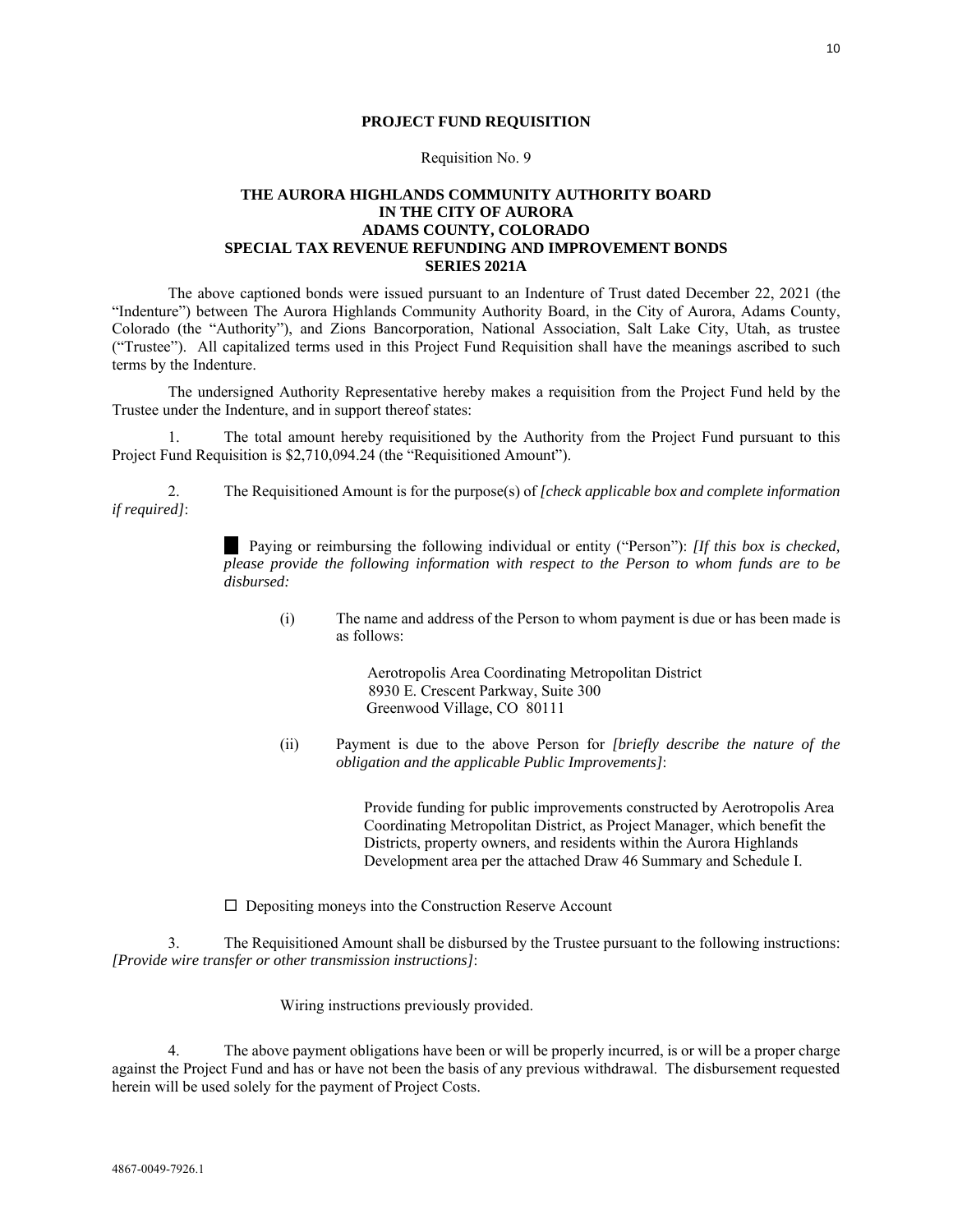5. With respect to the disbursement of funds by the Trustee from the Project Fund pursuant to this Project Fund Requisition, on behalf of the Authority the undersigned Authority Representative or Authority President, as applicable, by its execution hereof hereby: (i) certifies that the Authority has reviewed the wire instructions or other payment information set forth in paragraph 3 of this Project Fund Requisition and confirms that such wire instructions or other payment information is accurate; (ii) agrees that the Authority will indemnify and hold harmless the Trustee from and against any and all claims, demands, losses, liabilities, and expenses sustained, including, without limitation, attorney fees, arising directly or indirectly from the Trustee's disbursement of funds from the Project Fund in accordance with this Project Fund Requisition and the wiring instructions or other payment information provided herein; and (iii) agrees that the Authority will not seek recourse from the Trustee as a result of losses incurred by the Authority arising from the Trustee's disbursement of funds in accordance with this Project Fund Requisition and the instructions contained herein.

IN WITNESS WHEREOF, I have hereunto set my hand this 21st day of April 2022.

#### **THE AURORA HIGHLANDS COMMUNITY AUTHORITY BOARD**

Authority Representative or President Name: Matt Hopper

\_\_\_\_\_\_\_\_\_\_\_\_\_\_\_\_\_\_\_\_\_\_\_\_\_\_\_\_\_\_\_\_\_\_\_\_\_

Authority Accountant Name of Firm: CliftonLarsonAllen LLP Name/Title: Jason Carroll, District Accountant

\_\_\_\_\_\_\_\_\_\_\_\_\_\_\_\_\_\_\_\_\_\_\_\_\_\_\_\_\_\_\_\_\_\_\_\_\_

[Signature Page to Project Fund Requisition No. 9]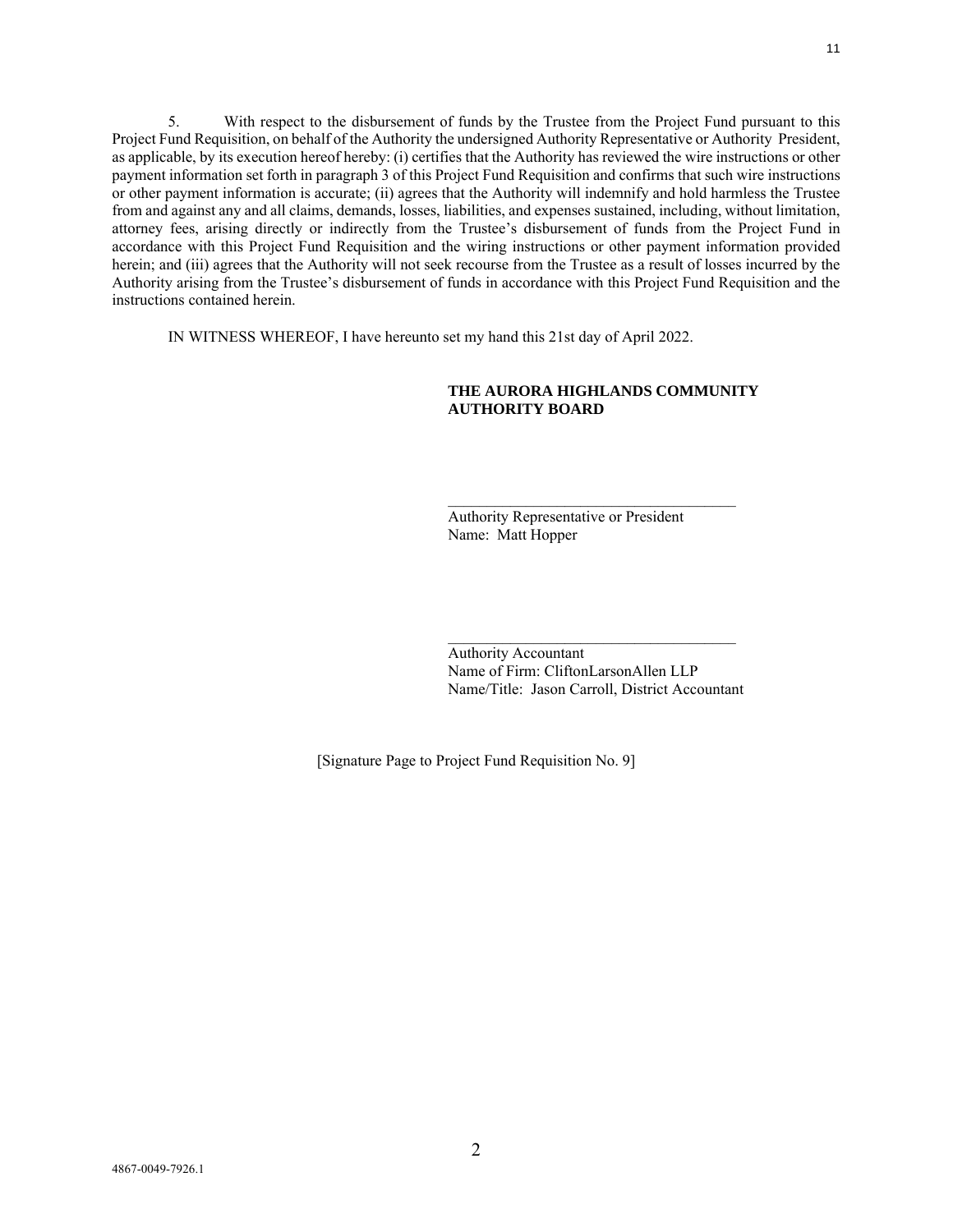#### **Aerotropolis Area Coordinating Metropolitan District**

**Draw No. 46 April 17, 2022**

|                               |                    |          |                      | Capital Amount |                            |                          |                      |                          |                            |                  |
|-------------------------------|--------------------|----------|----------------------|----------------|----------------------------|--------------------------|----------------------|--------------------------|----------------------------|------------------|
| Vendor                        | <b>Invoice No.</b> | G/L Date | <b>Invoice Total</b> | Requested      | <b>TAH CAB/Spine Costs</b> | <b>AH In-Tract Costs</b> | <b>AF ARTA Costs</b> | <b>ATEC In-Tract</b>     | <b>AF ATEC Spine Costs</b> | <b>Developer</b> |
| <b>Funding for contracts:</b> |                    |          |                      |                |                            |                          |                      |                          |                            |                  |
| Aztec                         | 114334             | 01/01/22 | 12,479.99            | 12,479.99      | 12,479.99                  | $\sim$                   | $\sim$               | $\overline{\phantom{a}}$ |                            |                  |
| Aztec                         | 125887             | 04/30/22 | 1,555.03             | 1,555.03       | 1,109.95                   | $\overline{\phantom{a}}$ | 445.08               |                          |                            |                  |
| Aztec                         | 117811             | 04/30/22 | 3,170.00             | 3,170.00       | 3,170.00                   |                          |                      |                          |                            |                  |
| Aztec                         | 118075             | 01/01/22 | 4,734.73             | 4,734.73       |                            | $\overline{\phantom{a}}$ | 4,734.73             |                          |                            |                  |
| Aztec                         | 124515             | 04/30/22 | 1,979.90             | 1,979.90       | $\overline{\phantom{a}}$   | $\sim$                   | 1,979.90             |                          |                            |                  |
| Aztec                         | 106747             | 01/01/22 | 1,875.00             | 1,875.00       | 1,875.00                   | $\overline{\phantom{a}}$ |                      |                          |                            |                  |
| Aztec                         | 108392             | 01/01/22 | 7,775.00             | 7,775.00       | 7,775.00                   |                          |                      |                          |                            |                  |
| Century Link                  | 3/4/2022           | 04/30/22 | 88,033.83            | 88,033.83      |                            | $\overline{\phantom{0}}$ | 88,033.83            |                          |                            |                  |
| <b>CTL</b>                    | 618184             | 04/30/22 | 2,734.00             | 2,734.00       | $\overline{\phantom{a}}$   | $\overline{\phantom{a}}$ |                      | $\overline{\phantom{a}}$ | 2,734.00                   |                  |
| <b>CTL</b>                    | 608213             | 01/01/22 | 3,126.50             | 3,126.50       |                            |                          |                      | $\overline{\phantom{a}}$ | 3,126.50                   |                  |
| <b>CTL</b>                    | 617868             | 04/30/22 | 703.50               | 703.50         | 703.50                     |                          |                      |                          |                            |                  |
| <b>CTL</b>                    | 601264             | 01/01/22 | 495.00               | 495.00         | 495.00                     |                          |                      |                          |                            |                  |
| <b>CTL</b>                    | 608210             | 01/01/22 | 5,255.00             | 5,255.00       | 5,255.00                   |                          |                      |                          |                            |                  |
| <b>CTL</b>                    | 618208             | 04/30/22 | 2,864.00             | 2,864.00       | 2,268.02                   |                          | 595.98               |                          |                            |                  |
| <b>CTL</b>                    | 617949             | 04/30/22 | 142.00               | 142.00         | 142.00                     | $\sim$                   |                      |                          |                            |                  |
| <b>CTL</b>                    | 608127             | 01/01/22 | 4,863.00             | 4,863.00       | 4,863.00                   |                          |                      |                          |                            |                  |
| <b>CTL</b>                    | 618186             | 04/30/22 | 6,222.00             | 6,222.00       |                            | 6,222.00                 |                      |                          |                            |                  |
| Dyanelectric                  | PayApp20           | 04/30/22 | 5,691.73             | 5,691.73       | 3,301.20                   |                          | 2,390.53             |                          |                            |                  |
| JHL                           | PayApp2            | 04/30/22 | 33,951.29            | 33,951.29      | 33,951.29                  |                          |                      |                          |                            |                  |
| JHL                           | PayApp24           | 04/30/22 | 1,245,791.61         | 1,245,791.61   | 764,323.19                 |                          | 481,468.42           |                          |                            |                  |
| <b>JHL</b>                    | PayApp9            | 04/30/22 | 110,037.00           | 110,037.00     | 110,037.00                 |                          |                      |                          |                            |                  |
| <b>JHL</b>                    | PayApp4            | 04/30/22 | 407,309.28           | 407,309.28     | 407,309.28                 | $\overline{\phantom{a}}$ |                      |                          |                            |                  |
| JHL                           | PayApp1            | 04/30/22 | 152,114.00           | 152,114.00     | 88,226.11                  |                          | 63,887.89            |                          |                            |                  |
| OxBlue                        | 472108             | 04/30/22 | 3,988.00             | 3,988.00       | $\overline{\phantom{a}}$   | 2,407.77                 |                      |                          |                            | 1,580.23         |
| OxBlue                        | 471235             | 04/30/22 | 3,402.00             | 3,402.00       |                            | 1,988.67                 |                      |                          |                            | 1,413.33         |
| Stormwater Risk Management    | PayApp35           | 04/30/22 | 90,345.00            | 90,345.00      | 90,345.00                  |                          |                      |                          |                            |                  |
| Stormwater Risk Management    | PayApp35           | 04/30/22 | 95,012.58            | 95,012.58      | 95,012.58                  |                          |                      | $\overline{\phantom{a}}$ |                            |                  |
| Wisdon Rides                  | <b>DW-38A</b>      | 04/30/22 | 156,215.00           | 156,215.00     | 156,215.00                 |                          |                      |                          |                            |                  |
| <b>Total Contracts</b>        |                    |          | 2,451,865.97         | 2,451,865.97   | 1,788,857.11               | 10,618.44                | 643,536.36           | $\sim$                   | 5,860.50                   | 2,993.56         |
| <b>Funding for Design:</b>    |                    |          |                      |                |                            |                          |                      |                          |                            |                  |
| Aecom                         | 200602450          | 04/30/22 | 13,524.61            | 13,524.61      | 13,524.61                  |                          |                      |                          |                            |                  |
| Aecom                         | 200602587          | 04/30/22 | 12,125.50            | 12,125.50      | 12,125.50                  |                          |                      |                          |                            |                  |
| Aecom                         | 2000602424         | 04/30/22 | 525.00               | 525.00         |                            |                          | 525.00               |                          |                            |                  |
| Aecom                         | 200602428          | 04/30/22 | 15,921.00            | 15,921.00      |                            |                          | 15,921.00            |                          |                            |                  |
| Aecom                         | 2000602429         | 04/30/22 | 6,478.00             | 6,478.00       | $\overline{\phantom{a}}$   | $\sim$                   | 6,478.00             |                          |                            |                  |
| Aecom                         | 2000602431         | 04/30/22 | 5,347.72             | 5,347.72       |                            |                          | 5,347.72             |                          |                            |                  |
| Aecom                         | 2000602432         | 04/30/22 | 2,711.00             | 2,711.00       | $\overline{a}$             | $\sim$                   | 2,711.00             |                          |                            |                  |
| Aecom                         | 2000602460         | 04/30/22 | 74,967.10            | 74,967.10      | $\overline{\phantom{a}}$   | $\sim$                   | 74,967.10            | $\overline{a}$           |                            |                  |
| Aecom                         | 2000602486         | 04/30/22 | 118,760.08           | 118,760.08     |                            | $\sim$                   | 118,760.08           | $\overline{\phantom{a}}$ |                            |                  |
| Aecom                         | 2000602494         | 04/30/22 | 112,157.30           | 112,157.30     | $\overline{\phantom{a}}$   | $\omega$                 | 112,157.30           |                          |                            |                  |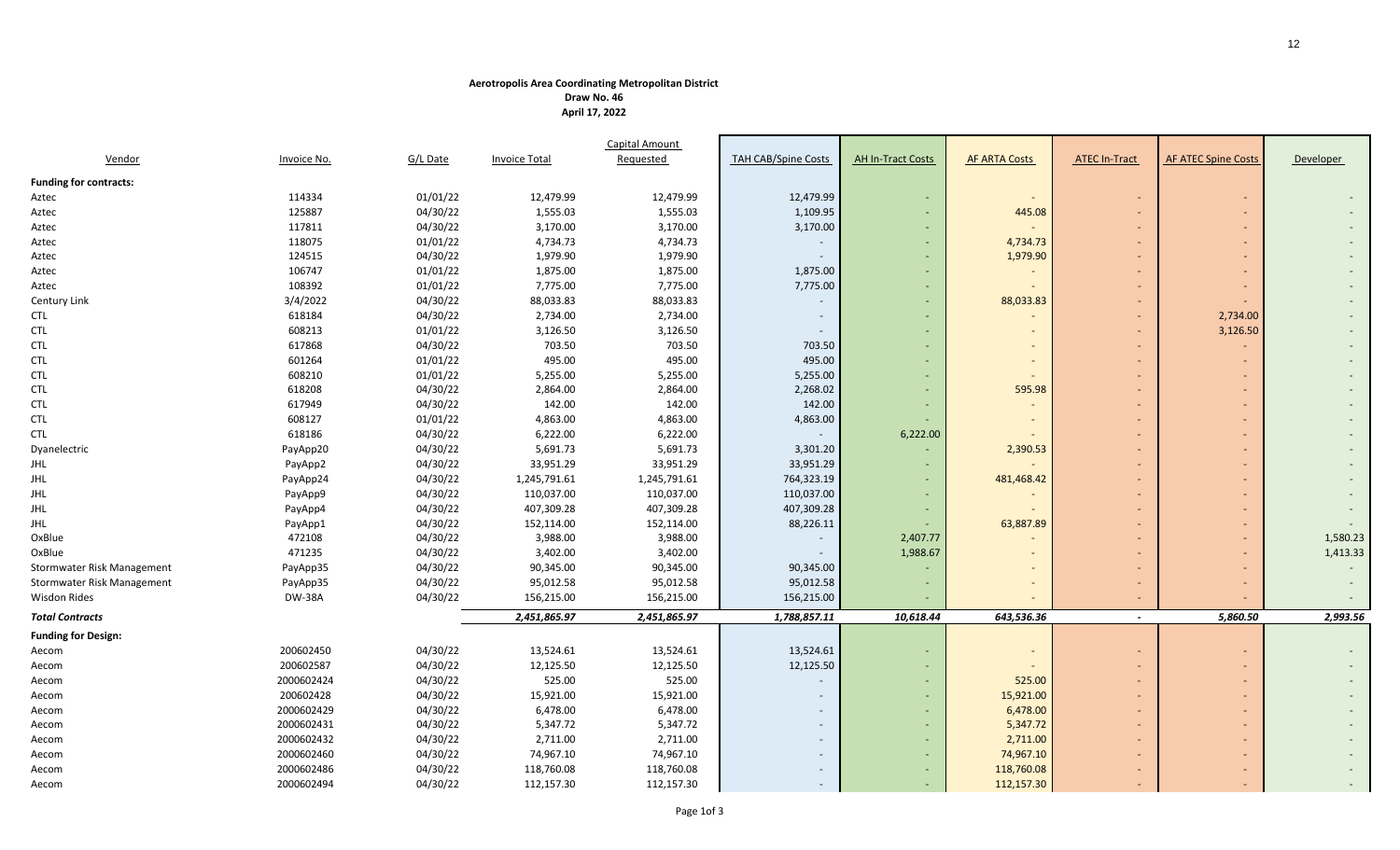#### **Aerotropolis Area Coordinating Metropolitan District**

**Draw No. 46 April 17, 2022**

|                          |                    |          |                      | Capital Amount   |                            |                          |                          |                          |                            |           |
|--------------------------|--------------------|----------|----------------------|------------------|----------------------------|--------------------------|--------------------------|--------------------------|----------------------------|-----------|
| Vendor                   | <b>Invoice No.</b> | G/L Date | <b>Invoice Total</b> | <b>Requested</b> | <b>TAH CAB/Spine Costs</b> | <b>AH In-Tract Costs</b> | <b>AF ARTA Costs</b>     | <b>ATEC In-Tract</b>     | <b>AF ATEC Spine Costs</b> | Developer |
| Aecom                    | 2000602501         | 04/30/22 | 39,528.50            | 39,528.50        |                            | $\sim$                   | 39,528.50                | $\sim$                   | $\sim$                     |           |
| Aecom                    | 200602452          | 04/30/22 | 3,615.00             | 3,615.00         |                            |                          |                          | $\blacksquare$           | 3,615.00                   |           |
| Aecom                    | 2000602443         | 04/30/22 | 2,371.00             | 2,371.00         |                            |                          |                          |                          | 2,371.00                   |           |
| Aztec                    | 117809             | 01/01/22 | 2,500.00             | 2,500.00         | 2,500.00                   |                          |                          | $\overline{\phantom{a}}$ |                            |           |
| Aztec                    | 116119             | 01/01/22 | 1,260.00             | 1,260.00         | 1,260.00                   |                          |                          | $\overline{\phantom{a}}$ |                            |           |
| Aztec                    | 125792             | 04/30/22 | 6,417.00             | 6,417.00         | 6,417.00                   |                          |                          | $\overline{\phantom{a}}$ | $\overline{\phantom{a}}$   |           |
| Aztec                    | 124529             | 04/30/22 | 720.00               | 720.00           | 720.00                     |                          |                          |                          |                            |           |
| Aztec                    | 117808             | 01/01/22 | 4,900.00             | 4,900.00         | 4,900.00                   |                          |                          |                          |                            |           |
| Aztec                    | 125790             | 04/30/22 | 2,940.00             | 2,940.00         | 2,940.00                   |                          |                          | $\overline{\phantom{a}}$ | $\overline{\phantom{a}}$   |           |
| Aztec                    | 106289             | 01/01/22 | 700.00               | 700.00           | 700.00                     |                          |                          |                          |                            |           |
| Aztec                    | 119145             | 01/01/22 | 5,950.00             | 5,950.00         |                            |                          | 5,950.00                 |                          |                            |           |
| Aztec                    | 121031             | 01/01/22 | 8,450.00             | 8,450.00         | 8,450.00                   |                          |                          |                          |                            |           |
| Aztec                    | 124304             | 04/30/22 | 6,000.00             | 6,000.00         | 6,000.00                   |                          | $\overline{\phantom{a}}$ | $\overline{\phantom{a}}$ | $\qquad \qquad -$          |           |
| Aztec                    | 125791             | 04/30/22 | 13,600.00            | 13,600.00        | 13,600.00                  |                          |                          |                          |                            |           |
| Aztec                    | 117811             | 01/01/22 | 1,900.00             | 1,900.00         | 1,900.00                   |                          |                          |                          |                            |           |
| Aztec                    | 117811             | 01/01/22 | 1,300.00             | 1,300.00         | 1,300.00                   | $\sim$                   |                          | $\overline{\phantom{a}}$ | $\overline{\phantom{a}}$   |           |
| Beam Longest Neff        | 69362              | 04/30/22 | 18,277.89            | 18,277.89        |                            |                          | 18,277.89                |                          |                            |           |
| Beam Longest Neff        | 69361              | 04/30/22 | 19,025.00            | 19,025.00        |                            |                          | 19,025.00                |                          |                            |           |
| <b>Beam Longest Neff</b> | 69360              | 04/30/22 | 115,627.55           | 115,627.55       |                            |                          | 115,627.55               |                          |                            |           |
| Beam Longest Neff        | 69359              | 04/30/22 | 121,491.00           | 121,491.00       |                            | $\sim$                   | 121,491.00               | $\overline{\phantom{a}}$ | $\overline{a}$             |           |
| <b>Big West</b>          | 125                | 04/30/22 | 23,320.00            | 23,320.00        | 23,320.00                  |                          |                          | $\overline{\phantom{a}}$ |                            |           |
| Clanton & Assoc          | 21094-3            | 04/30/22 | 5,069.00             | 5,069.00         | 5,069.00                   |                          | $\overline{\phantom{a}}$ | $\overline{\phantom{a}}$ | $\blacksquare$             |           |
| Cage                     | 5642               | 04/30/22 | 8,040.00             | 8,040.00         | 8,040.00                   |                          |                          | $\overline{\phantom{a}}$ | $\overline{\phantom{0}}$   |           |
| JHL                      | 90070              | 04/30/22 | 90,000.00            | 90,000.00        | 90,000.00                  |                          |                          |                          |                            |           |
| ERC                      | 11898              | 01/01/22 | 273.00               | 273.00           | 158.34                     |                          | 114.66                   |                          |                            |           |
| <b>EV Studio</b>         | 19120-26           | 04/30/22 | 200.00               | 200.00           | 200.00                     |                          |                          | $\blacksquare$           | $\overline{\phantom{a}}$   |           |
| Felsburg                 | 33193              | 04/30/22 | 12,227.50            | 12,227.50        |                            |                          | 12,227.50                |                          |                            |           |
| <b>HR</b> Green          | 150895             | 04/30/22 | 161.00               | 161.00           | 93.38                      |                          | 67.62                    | $\overline{\phantom{a}}$ |                            |           |
| <b>HR</b> Green          | 150898             | 04/30/22 | 880.00               | 880.00           | 880.00                     |                          |                          |                          |                            |           |
| <b>HR</b> Green          | 150903             | 04/30/22 | 1,314.50             | 1,314.50         | 1,314.50                   |                          |                          | $\overline{\phantom{a}}$ | $\overline{\phantom{a}}$   |           |
| <b>HR</b> Green          | 150905             | 04/30/22 | 945.00               | 945.00           | 945.00                     |                          |                          |                          |                            |           |
| Matrix                   | 35901              | 12/31/21 | 61,996.11            | 61,996.11        | 61,996.11                  |                          |                          |                          |                            |           |
| Matrix                   | 35736              | 04/30/22 | 56,173.67            | 56,173.67        |                            | 56,173.67                | $\overline{\phantom{a}}$ | $\overline{\phantom{a}}$ | $\blacksquare$             |           |
| Matrix                   | 35735              | 04/30/22 | 48,895.77            | 48,895.77        |                            | 48,895.77                |                          |                          |                            |           |
| Matrix                   | 35546              | 12/31/21 | 58,206.43            | 58,206.43        |                            | 58,206.43                |                          |                          |                            |           |
| Matrix                   | 35321              | 12/31/21 | 71,179.39            | 71,179.39        |                            | 71,179.39                |                          |                          |                            |           |
| Norris                   | 01-71456           | 04/30/22 | 9,741.18             | 9,741.18         | 5,649.88                   |                          | 4,091.30                 |                          |                            |           |
| Norris                   | 01-71515           | 04/30/22 | 5,566.25             | 5,566.25         | 5,566.25                   |                          |                          |                          |                            |           |
| Norris                   | 01-71316           | 04/30/22 | 2,110.00             | 2,110.00         | 2,110.00                   |                          |                          | $\overline{\phantom{a}}$ |                            |           |
| Norris                   | 01-71645           | 04/30/22 | 2,781.25             | 2,781.25         | 2,781.25                   |                          |                          |                          |                            |           |
| Norris                   | 01-71648           | 04/30/22 | 8,272.50             | 8,272.50         | 8,272.50                   | $\sim$                   | $\overline{\phantom{a}}$ | $\overline{\phantom{a}}$ | $\overline{\phantom{a}}$   |           |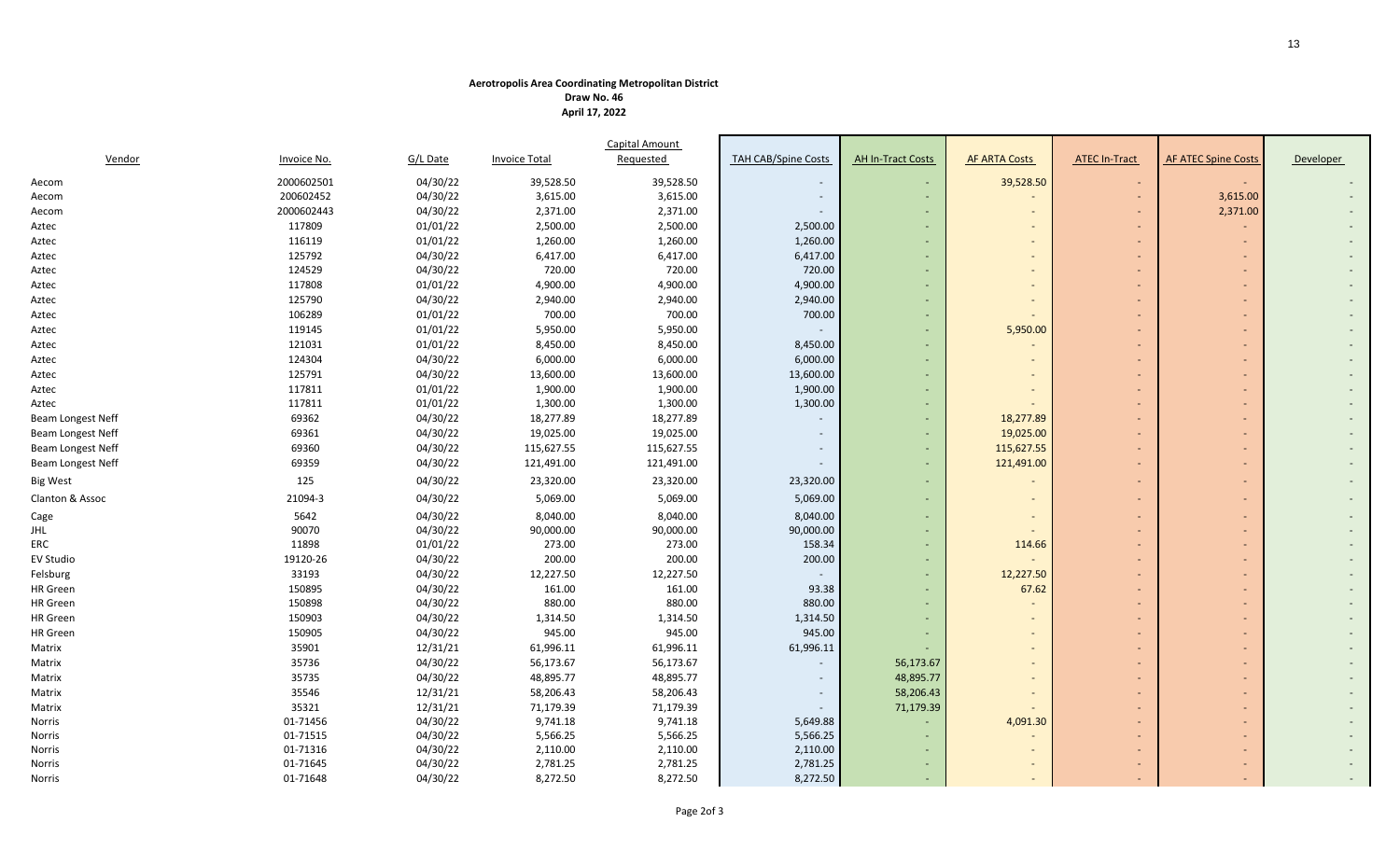#### **Aerotropolis Area Coordinating Metropolitan District**

**Draw No. 46 April 17, 2022**

|                     |                                       |          |               | Capital Amount     |                            |                          |                          |                          |                            |                  |
|---------------------|---------------------------------------|----------|---------------|--------------------|----------------------------|--------------------------|--------------------------|--------------------------|----------------------------|------------------|
| Vendor              | Invoice No.                           | G/L Date | Invoice Total | Requested          | <b>TAH CAB/Spine Costs</b> | <b>AH In-Tract Costs</b> | <b>AF ARTA Costs</b>     | <b>ATEC In-Tract</b>     | <b>AF ATEC Spine Costs</b> | Developer        |
| Norris              | 01-71378                              | 04/30/22 | 8,502.20      | 8,502.20           | 8,502.20                   | $\sim$                   | $\overline{a}$           | $\overline{\phantom{a}}$ | $\overline{\phantom{a}}$   | $\sim$           |
| Norris              | 01-71457                              | 04/30/22 | 4,187.50      | 4,187.50           | 4,187.50                   |                          | $\overline{\phantom{0}}$ | $\overline{\phantom{a}}$ | -                          | $\sim$           |
| Norris              | 01-71631                              | 04/30/22 | 4,979.25      | 4,979.25           | 4,979.25                   |                          | $\overline{a}$           | $\overline{\phantom{a}}$ | -                          | $\sim$           |
| Norris              | 01-71263                              | 04/30/22 | 9,094.25      | 9,094.25           | 9,094.25                   | $\sim$                   |                          | $\overline{\phantom{a}}$ | ۰.                         | $\sim$           |
| Schedio             | 181107-1138                           | 04/30/22 | 3,256.00      | 3,256.00           |                            |                          | 3,256.00                 | $\overline{\phantom{a}}$ | ۰.                         | $\sim$           |
| Schedio             | 181106-1137                           | 04/30/22 | 8,941.15      | 8,941.15           | $\overline{\phantom{0}}$   | 8,941.15                 |                          | $\overline{\phantom{a}}$ | $\overline{\phantom{a}}$   | $\sim$           |
| Schedio             | 181106-1136                           | 04/30/22 | 22,204.15     | 22,204.15          | 22,204.15                  |                          |                          | $\overline{\phantom{a}}$ | -                          | $\sim$           |
| Summit Strategies   | 1334                                  | 04/30/22 | 49,333.46     | 49,333.46          | 46,114.46                  |                          | 3,069.00                 |                          | 150.00                     | $\sim$           |
| <b>Total Design</b> |                                       |          | 1,316,940.76  | 1,316,940.76       | 387,815.13                 | 243,396.41               | 679,593.22               | $\blacksquare$           | 6,136.00                   | $\sim$ 100 $\mu$ |
|                     | <b>Total amount of checks</b>         |          |               | 3,768,806.73       | 2,176,672.24               | 254,014.85               | 1,323,129.58             |                          | 11,996.50                  | 2,993.56         |
|                     | <b>Interim Payments</b>               |          |               |                    |                            |                          |                          |                          |                            |                  |
|                     | <b>COA Payments</b>                   |          | 88,578.88     | 88,578.88          | 67,823.88                  | 20,755.00                | $\overline{\phantom{a}}$ | $\overline{\phantom{a}}$ |                            | $\sim$           |
|                     | Other - Xcel                          |          | 167,700.91    | 167,700.91         | 167,700.91                 |                          | $\overline{a}$           | $\overline{\phantom{0}}$ |                            | $\sim$           |
|                     | Other - Colorado Interstate/420006AFE |          | 11,130.86     | 11,130.86          | 11,130.86                  | $\sim$                   | $\overline{\phantom{a}}$ | $\overline{\phantom{a}}$ |                            | $\sim$           |
|                     | <b>Total Amount of Draw 45</b>        |          |               | 4,036,217.38       | $2,423,327.89$ \$          | $274,769.85$ \$          | 1,323,129.58             |                          | 11,996.50 $\frac{1}{2}$    | 2,993.56         |
|                     |                                       |          |               |                    |                            |                          |                          |                          |                            |                  |
|                     | <b>Anticipated Requisition No. 9</b>  |          |               | 2,710,094.24<br>.S |                            |                          |                          |                          |                            |                  |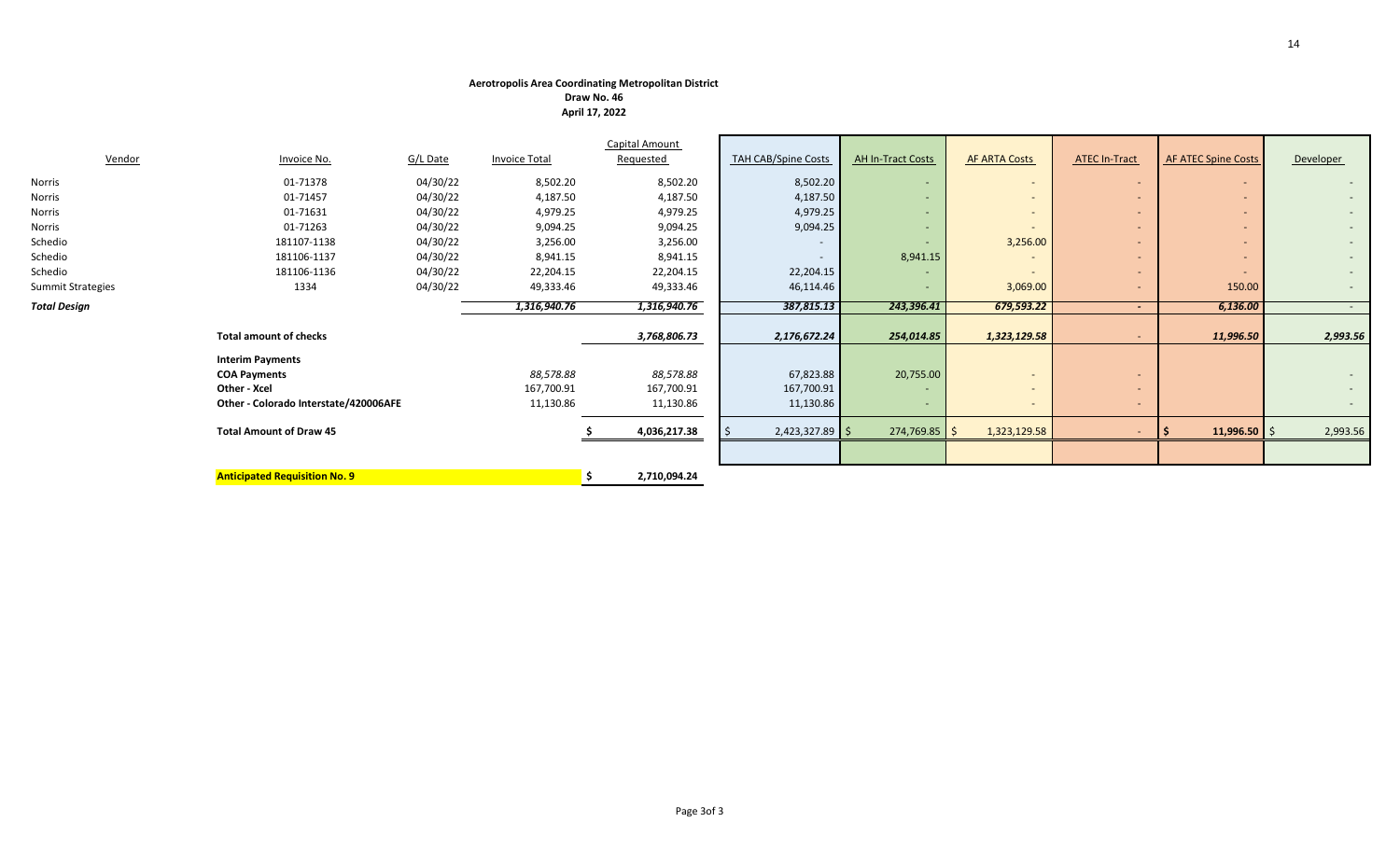#### **PROJECT FUND REQUISITION**

#### Requisition No. 10

#### <span id="page-14-0"></span>**THE AURORA HIGHLANDS COMMUNITY AUTHORITY BOARD IN THE CITY OF AURORA ADAMS COUNTY, COLORADO SPECIAL TAX REVENUE REFUNDING AND IMPROVEMENT BONDS SERIES 2021A**

The above captioned bonds were issued pursuant to an Indenture of Trust dated December 22, 2021 (the "Indenture") between The Aurora Highlands Community Authority Board, in the City of Aurora, Adams County, Colorado (the "Authority"), and Zions Bancorporation, National Association, Salt Lake City, Utah, as trustee ("Trustee"). All capitalized terms used in this Project Fund Requisition shall have the meanings ascribed to such terms by the Indenture.

The undersigned Authority Representative hereby makes a requisition from the Project Fund held by the Trustee under the Indenture, and in support thereof states:

1. The total amount hereby requisitioned by the Authority from the Project Fund pursuant to this Project Fund Requisition is \$2,210,801.54 (the "Requisitioned Amount").

2. The Requisitioned Amount is for the purpose(s) of *[check applicable box and complete information if required]*:

> Paying or reimbursing the following individual or entity ("Person"): *[If this box is checked, please provide the following information with respect to the Person to whom funds are to be disbursed:*

(i) The name and address of the Person to whom payment is due or has been made is as follows:

> The Aurora Highlands, LLC 6985 S. Pecos Road Las Vegas, NV 89120

(ii) Payment is due to the above Person for *[briefly describe the nature of the obligation and the applicable Public Improvements]*:

> Repayment of principal per Capital Construction and Reimbursement Agreement (In-Tract Improvements) per attached Cost Certification No.6.

 $\Box$  Depositing moneys into the Construction Reserve Account

.

3. The Requisitioned Amount shall be disbursed by the Trustee pursuant to the following instructions: *[Provide wire transfer or other transmission instructions]*:

Wiring instructions previously provided.

4. The above payment obligations have been or will be properly incurred, is or will be a proper charge against the Project Fund and has or have not been the basis of any previous withdrawal. The disbursement requested herein will be used solely for the payment of Project Costs.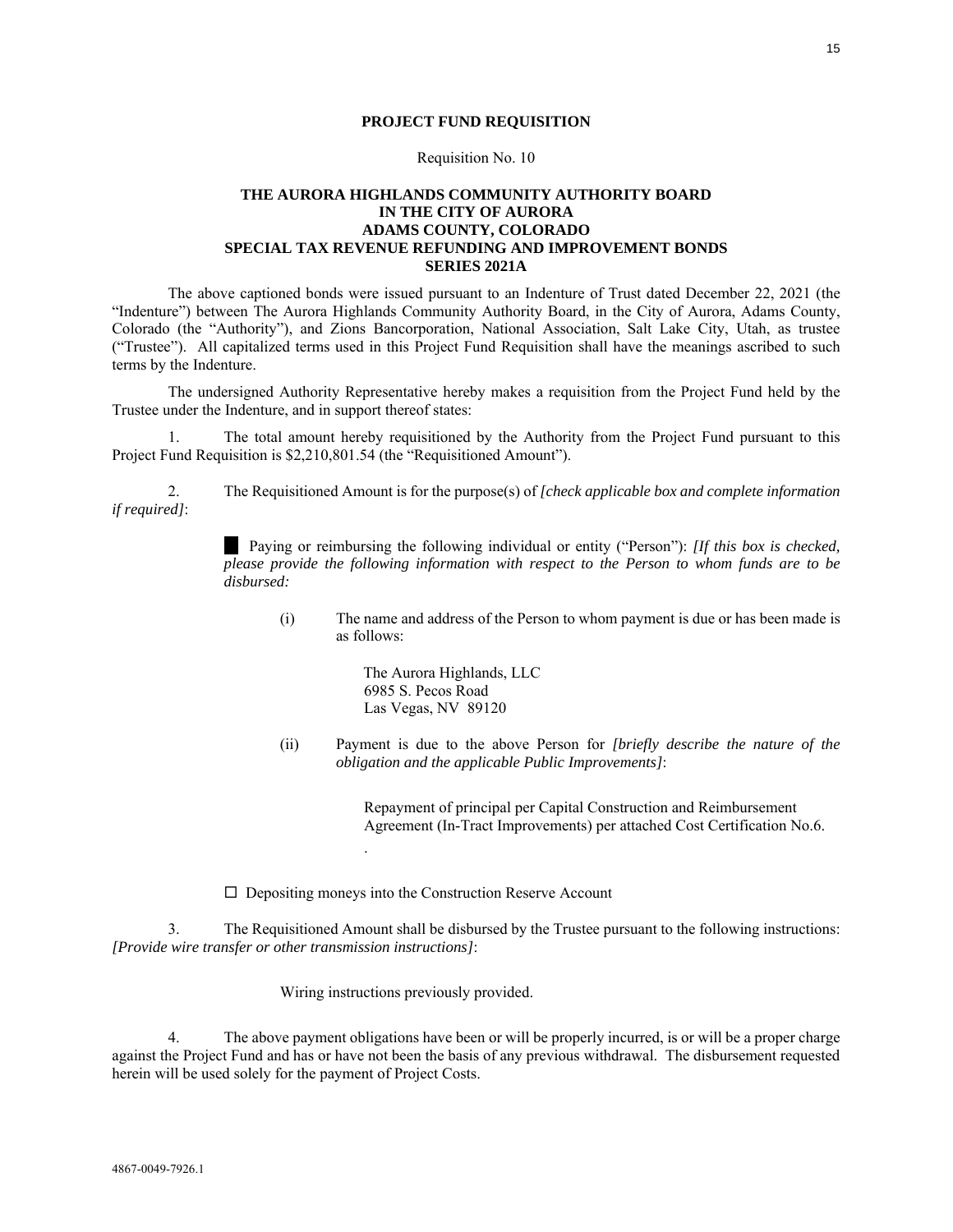5. With respect to the disbursement of funds by the Trustee from the Project Fund pursuant to this Project Fund Requisition, on behalf of the Authority the undersigned Authority Representative or Authority President, as applicable, by its execution hereof hereby: (i) certifies that the Authority has reviewed the wire instructions or other payment information set forth in paragraph 3 of this Project Fund Requisition and confirms that such wire instructions or other payment information is accurate; (ii) agrees that the Authority will indemnify and hold harmless the Trustee from and against any and all claims, demands, losses, liabilities, and expenses sustained, including, without limitation, attorney fees, arising directly or indirectly from the Trustee's disbursement of funds from the Project Fund in accordance with this Project Fund Requisition and the wiring instructions or other payment information provided herein; and (iii) agrees that the Authority will not seek recourse from the Trustee as a result of losses incurred by the Authority arising from the Trustee's disbursement of funds in accordance with this Project Fund Requisition and the instructions contained herein.

IN WITNESS WHEREOF, I have hereunto set my hand this 21st day of April 2022.

#### **THE AURORA HIGHLANDS COMMUNITY AUTHORITY BOARD**

\_\_\_\_\_\_\_\_\_\_\_\_\_\_\_\_\_\_\_\_\_\_\_\_\_\_\_\_\_\_\_\_\_\_\_\_\_

Authority Representative or President Name: Matt Hopper

Authority Accountant Name of Firm: CliftonLarsonAllen LLP Name/Title: Jason Carroll, District Accountant

\_\_\_\_\_\_\_\_\_\_\_\_\_\_\_\_\_\_\_\_\_\_\_\_\_\_\_\_\_\_\_\_\_\_\_\_\_

[Signature Page to Project Fund Requisition No. 10]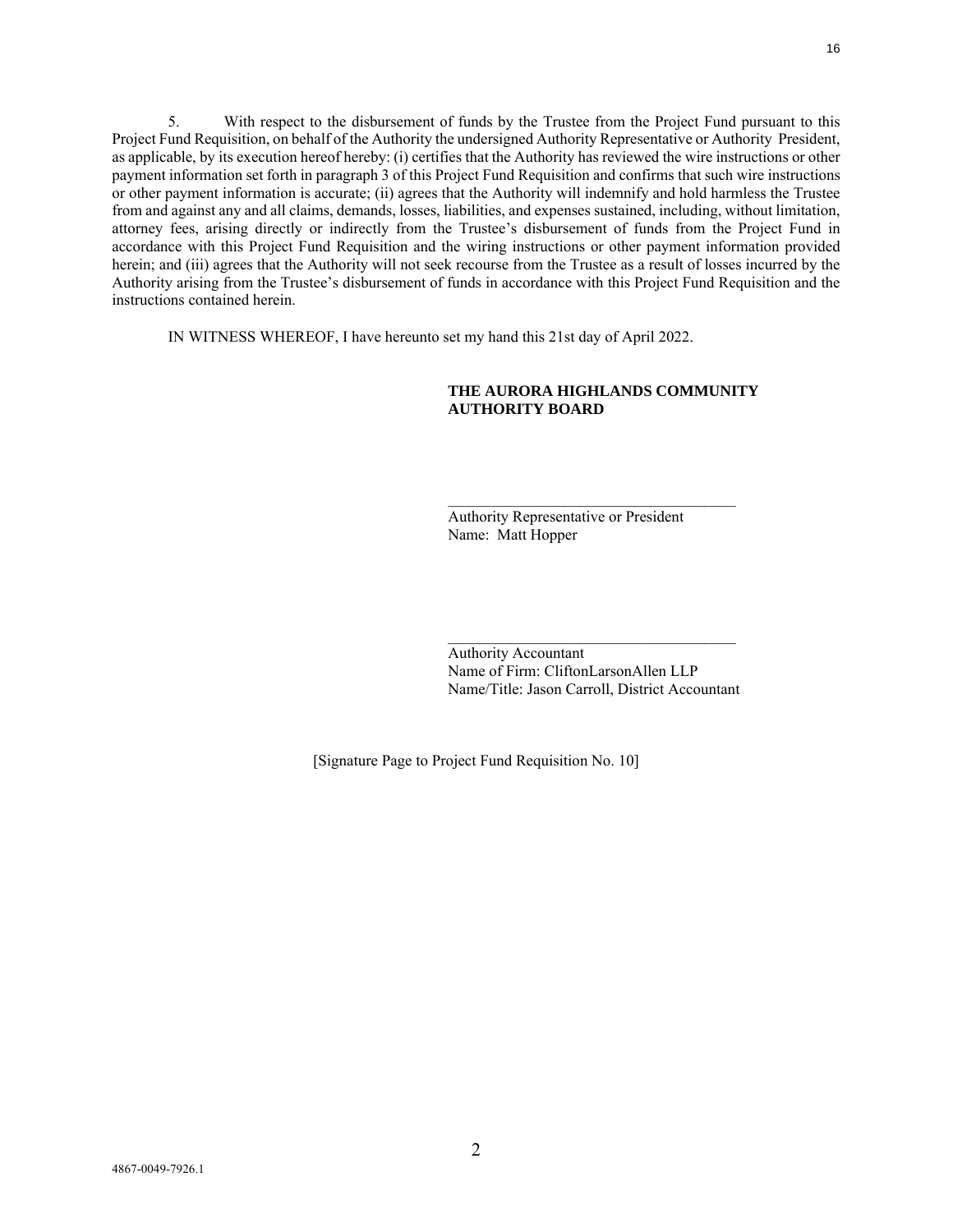| Computation Interval: | Annual |
|-----------------------|--------|
| Nominal Annual Rate:  | 8.000% |

## **Cash Flow Data - Loans and Payments**

|                | <b>Event</b> | <b>Date</b> | <b>Amount</b> | <b>Number</b> | <b>Period</b> | <b>End Date</b> | <b>Memo</b>                              |
|----------------|--------------|-------------|---------------|---------------|---------------|-----------------|------------------------------------------|
| $\mathbf{1}$   | Loan         | 09/15/2019  | 21,510.53     | $1\,$         |               |                 | RAH - City of Aurora                     |
| 2              | Loan         | 01/08/2021  | 1,171.62      | $\mathbf{1}$  |               |                 | RAH - Aztec 21420-69                     |
| 3              | Loan         | 01/11/2021  | 829.90        | $\mathbf{1}$  |               |                 | <b>RAH CTL</b>                           |
| 4              | Loan         | 03/04/2021  | 2,382.58      | 1             |               |                 | Taylor Morrison- Norris ENT \$3,612.42   |
| 5              | Loan         | 03/12/2021  | 244.09        | $\mathbf{1}$  |               |                 | <b>RAH HR Green</b>                      |
| 6              | Loan         | 03/16/2021  | 23,555.34     | $\mathbf{1}$  |               |                 | Taylor Morrison- City of Aurora          |
| $\overline{7}$ | Loan         | 04/15/2021  | 8,978.07      | $\mathbf{1}$  |               |                 | Taylor Morrison- Norris PLAT \$36,938.14 |
| 8              | Loan         | 04/15/2021  | 1,229.84      | 1             |               |                 | Taylor Morrison- Norris ENT \$3,612.42   |
| 9              | Loan         | 05/27/2021  | 10,753.82     | $\mathbf{1}$  |               |                 | Taylor Morrison- Norris PLAT \$36,938.14 |
| 10             | Loan         | 05/27/2021  | 4,104.81      | $\mathbf{1}$  |               |                 | Taylor Morrison- Norris PLAT \$36,938.14 |
| 11             | Loan         | 07/08/2021  | 6,300.84      | $\mathbf{1}$  |               |                 | Taylor Morrison- Norris PLAT \$36,938.14 |
| 12             | Loan         | 08/20/2021  | 7,993.60      | $\mathbf{1}$  |               |                 | <b>RAG Page</b>                          |
| 13             | Loan         | 09/15/2021  | 6,077.79      | $\mathbf{1}$  |               |                 | <b>RAH Clear Creek</b>                   |
| 14             | Loan         | 09/28/2021  | 9,241.60      | $\mathbf{1}$  |               |                 | Taylor Morrison- City of Aurora          |
| 15             | Loan         | 10/07/2021  | 506.57        | $\mathbf{1}$  |               |                 | Taylor Morrison- Norris PLAT \$36,938.14 |
| 16             | Loan         | 10/14/2021  | 1,570.32      | 1             |               |                 | Taylor Morrison- Norris PLAT \$36,938.14 |
| 17             | Loan         | 11/04/2021  | 1,196.94      | $\mathbf{1}$  |               |                 | Taylor Morrison- Norris PLAT \$36,938.14 |
| 18             | Loan         | 11/18/2021  | 167.53        | $\mathbf{1}$  |               |                 | Taylor Morrison- AG W                    |
| 19             | Loan         | 11/24/2021  | 351,800.30    | $\mathbf{1}$  |               |                 | Taylor Morrison- Monks \$1,393,333.18    |
| 20             | Loan         | 11/24/2021  | 1,340.24      | $\mathbf{1}$  |               |                 | Taylor Morrison- Aztec \$10721.92        |
| 21             | Loan         | 11/24/2021  | 2,016.80      | $\mathbf{1}$  |               |                 | Taylor Morrison- AG W                    |
| 22             | Loan         | 12/14/2021  | 147.00        | $\mathbf{1}$  |               |                 | Taylor Morrison- City of Aurora          |
| 23             | Loan         | 12/16/2021  | 451.65        | $\mathbf{1}$  |               |                 | Taylor Morrison- Norris PLAT \$36,938.14 |
| 24             | Loan         | 12/16/2021  | 478.23        | $\mathbf{1}$  |               |                 | Bridge SRM \$1685.89                     |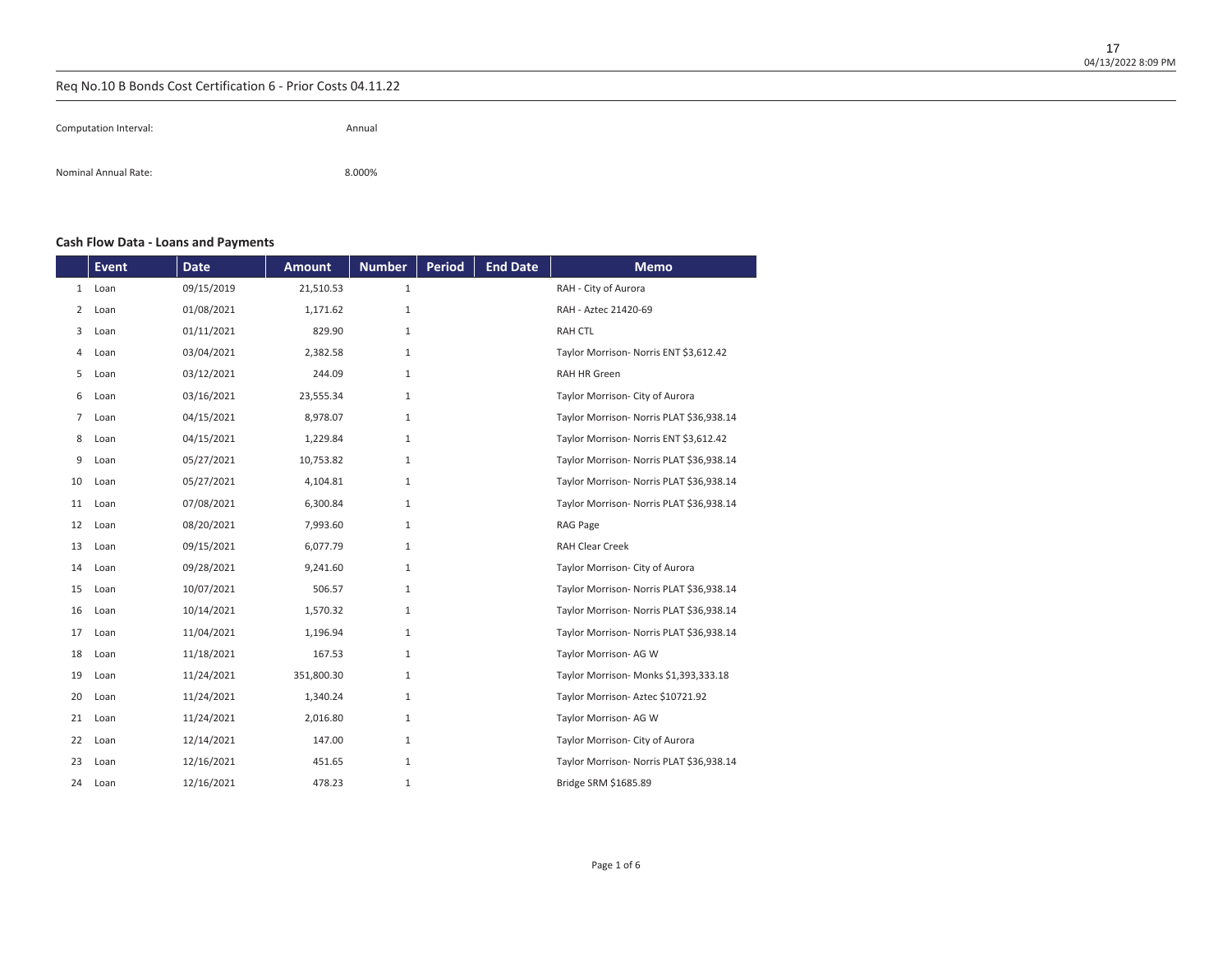|    | <b>Event</b> | <b>Date</b> | <b>Amount</b> | <b>Number</b> | <b>Period</b> | <b>End Date</b> | <b>Memo</b>                              |
|----|--------------|-------------|---------------|---------------|---------------|-----------------|------------------------------------------|
| 25 | Loan         | 12/20/2021  | 1,206.83      | $\mathbf{1}$  |               |                 | Taylor Morrison- Norris PLAT \$36,938.14 |
| 26 | Loan         | 12/20/2021  | 401,363.62    | $1\,$         |               |                 | Taylor Morrison- Monks \$1,393,333.18    |
| 27 | Loan         | 12/20/2021  | 4,020.72      | $\mathbf{1}$  |               |                 | Taylor Morrison- Aztec \$10721.92        |
| 28 | Loan         | 12/20/2021  | 5,961.06      | $1\,$         |               |                 | Taylor Morrison- AG W                    |
| 29 | Loan         | 01/25/2022  | 50,298.54     | $1\,$         |               |                 | <b>Bridge Kelly Trucking</b>             |
| 30 | Loan         | 01/27/2022  | 304,732.54    | $\,1$         |               |                 | Taylor Morrison- Monks \$1,393,333.18    |
| 31 | Loan         | 01/27/2022  | 4,020.72      | $\mathbf{1}$  |               |                 | Taylor Morrison- Aztec \$10721.92        |
| 32 | Loan         | 01/27/2022  | 9,577.13      | $1\,$         |               |                 | Taylor Morrison- AG W                    |
| 33 | Loan         | 01/28/2022  | 962.93        | $1\,$         |               |                 | <b>RAH Clear Creek</b>                   |
| 34 | Loan         | 01/28/2022  | 4,307.05      | $\mathbf{1}$  |               |                 | <b>RAH Clear Creek</b>                   |
| 35 | Loan         | 01/28/2022  | 1,322.32      | $1\,$         |               |                 | <b>RAH Clear Creek</b>                   |
| 36 | Loan         | 01/28/2022  | 1,326.95      | $1\,$         |               |                 | <b>RAH Clear Creek</b>                   |
| 37 | Loan         | 01/31/2022  | 575.00        | $1\,$         |               |                 | Taylor Morrison- City of Aurora          |
| 38 | Loan         | 01/31/2022  | 29,735.75     | $\mathbf{1}$  |               |                 | <b>RAH Clear Creek</b>                   |
| 39 | Loan         | 01/31/2022  | 16,800.70     | $1\,$         |               |                 | RAH Clear Creek                          |
| 40 | Loan         | 01/31/2022  | 1,207.66      | $\mathbf{1}$  |               |                 | Bridge SRM \$1685.89                     |
| 41 | Loan         | 02/03/2022  | 184.30        | $\mathbf{1}$  |               |                 | Taylor Morrison- Norris PLAT \$36,938.14 |
| 42 | Loan         | 02/03/2022  | 8,120.00      | $\mathbf{1}$  |               |                 | RAH AG Wassenaar                         |
| 43 | Loan         | 02/03/2022  | 5,445.89      | $1\,$         |               |                 | RAH Blue Mountain                        |
| 44 | Loan         | 02/03/2022  | 5,820.00      | $1\,$         |               |                 | RAH AG Wassenaar                         |
| 45 | Loan         | 02/17/2022  | 1,751.68      | $\mathbf{1}$  |               |                 | Taylor Morrison- Enertia \$110355.89     |
| 46 | Loan         | 02/17/2022  | 108,604.21    | $1\,$         |               |                 | Taylor Morrison- Enertia \$110355.89     |
| 47 | Loan         | 02/18/2022  | 70,780.67     | $1\,$         |               |                 | <b>RAH ProSystems</b>                    |
| 48 | Loan         | 02/18/2022  | 525.24        | $\mathbf{1}$  |               |                 | <b>RAH Clear Creek</b>                   |
| 49 | Loan         | 02/18/2022  | 867.05        | $\mathbf{1}$  |               |                 | <b>RAH Clear Creek</b>                   |
| 50 | Loan         | 02/25/2022  | 15,350.64     | $\mathbf{1}$  |               |                 | Bridge- Aztec \$17215.14                 |
| 51 | Loan         | 03/02/2022  | 290.46        | $1\,$         |               |                 | <b>RAH CMS</b>                           |
| 52 | Loan         | 03/02/2022  | 6,372.60      | $1\,$         |               |                 | RAH Alpine                               |
| 53 | Loan         | 03/02/2022  | 1,219.74      | $\mathbf{1}$  |               |                 | RAH Aztec \$4390                         |
| 54 | Loan         | 03/02/2022  | 95,079.19     | $1\,$         |               |                 | RAH Alpine \$195,644.85                  |
| 55 | Loan         | 03/02/2022  | 1,100.00      | $1\,$         |               |                 | RAH AG Wassenaar                         |
| 56 | Loan         | 03/03/2022  | 335,436.73    | $\mathbf{1}$  |               |                 | Taylor Morrison- Monks \$1,393,333.18    |
| 57 | Loan         | 03/03/2022  | 1,340.24      | $\mathbf{1}$  |               |                 | Taylor Morrison- Aztec \$10721.92        |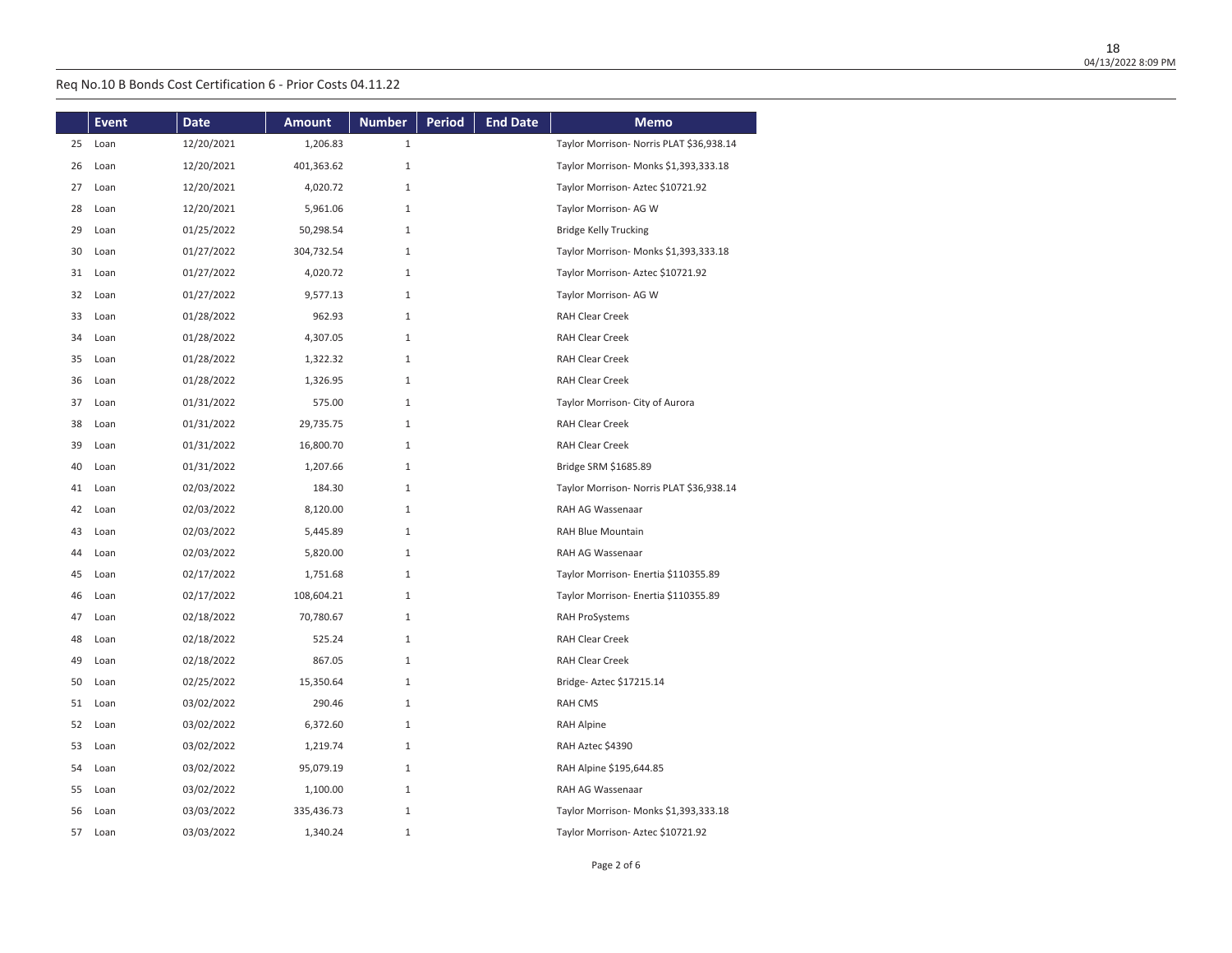|    | <b>Event</b>         | <b>Date</b> | <b>Amount</b>   | <b>Number</b> | <b>Period</b> | <b>End Date</b> | <b>Memo</b>                              |
|----|----------------------|-------------|-----------------|---------------|---------------|-----------------|------------------------------------------|
| 58 | Loan                 | 03/03/2022  | 8,451.68        | $\mathbf{1}$  |               |                 | Taylor Morrison- AG W                    |
|    |                      |             |                 |               |               |                 | <b>RAH Premier</b>                       |
| 59 | Loan                 | 03/08/2022  | 5,658.34        | $\mathbf{1}$  |               |                 |                                          |
| 60 | Loan                 | 03/08/2022  | 112,500.00      | $\mathbf{1}$  |               |                 | Bridge-Nelson                            |
| 61 | Loan                 | 03/10/2022  | 1,683.99        | $\mathbf{1}$  |               |                 | Taylor Morrison- Norris PLAT \$36,938.14 |
| 62 | Loan                 | 03/14/2022  | 2,451.42        | $\mathbf{1}$  |               |                 | Pulte - Aztec \$2,451.42                 |
| 63 | Loan                 | 03/25/2022  | 1,864.50        | $\mathbf{1}$  |               |                 | Bridge- Aztec \$17215.14                 |
| 64 | Loan                 | 04/01/2022  | 305.11          | $\mathbf{1}$  |               |                 | <b>RAH CMS</b>                           |
| 65 | Loan                 | 04/01/2022  | 100,565.66      | $\mathbf{1}$  |               |                 | RAH Alpine \$195,644.85                  |
| 66 | Loan                 | 04/01/2022  | 3,170.26        | $\mathbf{1}$  |               |                 | RAH Aztec \$4390                         |
| 67 | Loan                 | 04/01/2022  | 2,825.00        | $\mathbf{1}$  |               |                 | RAH AG Wassenaar                         |
| 68 | Loan                 | 04/11/2022  | 8,883.63        | $1\,$         |               |                 | Pulte Contour. No PMT date available.    |
| 69 | Loan                 | 04/11/2022  | 2,683.78        | $1\,$         |               |                 | Pulte SRM. No PMT date available.        |
| 70 | Payment              | 04/21/2022  | Principal First | $1\,$         |               |                 | Reg 10                                   |
|    | Total payment amount |             | 2,210,801.54    |               |               |                 |                                          |
| 71 | Payment              | 04/21/2022  | 50,479.85       | $1\,$         |               |                 | Interest PMT reduction of overpayment    |
| 72 | Payment              | 04/21/2023  | 0.00            | $\mathbf{1}$  |               |                 |                                          |

#### **TValue Amortization Schedule - U.S. Rule, 365 Day Year**

|             |            |           |         |                                   |                         |                       |                 | <b>Balance Due</b> |              |                                          |
|-------------|------------|-----------|---------|-----------------------------------|-------------------------|-----------------------|-----------------|--------------------|--------------|------------------------------------------|
|             | Date       | Loan      | Payment | <b>Interest</b><br><b>Accrued</b> | <b>Interest</b><br>Paid | <b>Principal Paid</b> | <b>Interest</b> | <b>Principal</b>   | <b>Total</b> | <b>Memo</b>                              |
| Loan        | 09/15/2019 | 21,510.53 |         | 0.00                              | 0.00                    | 0.00                  | 0.00            | 21,510.53          | 21,510.53    | RAH - City of Aurora                     |
| 2019 Totals |            | 21,510.53 | 0.00    | 0.00                              | 0.00                    | 0.00                  |                 |                    |              |                                          |
| Loan        | 01/08/2021 | 1,171.62  |         | 2,263.03                          | 0.00                    | 0.00                  | 2,263.03        | 22,682.15          | 24,945.18    | RAH - Aztec 21420-69                     |
| Loan        | 01/11/2021 | 829.90    |         | 14.91                             | 0.00                    | 0.00                  | 2,277.94        | 23,512.05          | 25,789.99    | RAH CTL                                  |
| Loan        | 03/04/2021 | 2,382.58  |         | 267.97                            | 0.00                    | 0.00                  | 2,545.91        | 25,894.63          | 28,440.54    | Taylor Morrison- Norris ENT \$3,612.42   |
| Loan        | 03/12/2021 | 244.09    |         | 45.40                             | 0.00                    | 0.00                  | 2,591.31        | 26,138.72          | 28,730.03    | RAH HR Green                             |
| Loan        | 03/16/2021 | 23,555.34 |         | 22.92                             | 0.00                    | 0.00                  | 2,614.23        | 49,694.06          | 52,308.29    | Taylor Morrison- City of Aurora          |
| Loan        | 04/15/2021 | 8,978.07  |         | 326.76                            | 0.00                    | 0.00                  | 2,940.99        | 58,672.13          | 61,613.12    | Taylor Morrison- Norris PLAT \$36,938.14 |
| Loan        | 04/15/2021 | 1,229.84  |         | 0.00                              | 0.00                    | 0.00                  | 2,940.99        | 59,901.97          | 62,842.96    | Taylor Morrison- Norris ENT \$3,612.42   |
| Loan        | 05/27/2021 | 10,753.82 |         | 551.43                            | 0.00                    | 0.00                  | 3,492.42        | 70,655.79          | 74,148.21    | Taylor Morrison- Norris PLAT \$36,938.14 |
| Loan        | 05/27/2021 | 4,104.81  |         | 0.00                              | 0.00                    | 0.00                  | 3,492.42        | 74,760.60          | 78,253.02    | Taylor Morrison- Norris PLAT \$36,938.14 |
|             |            |           |         |                                   |                         | Page 3 of 6           |                 |                    |              |                                          |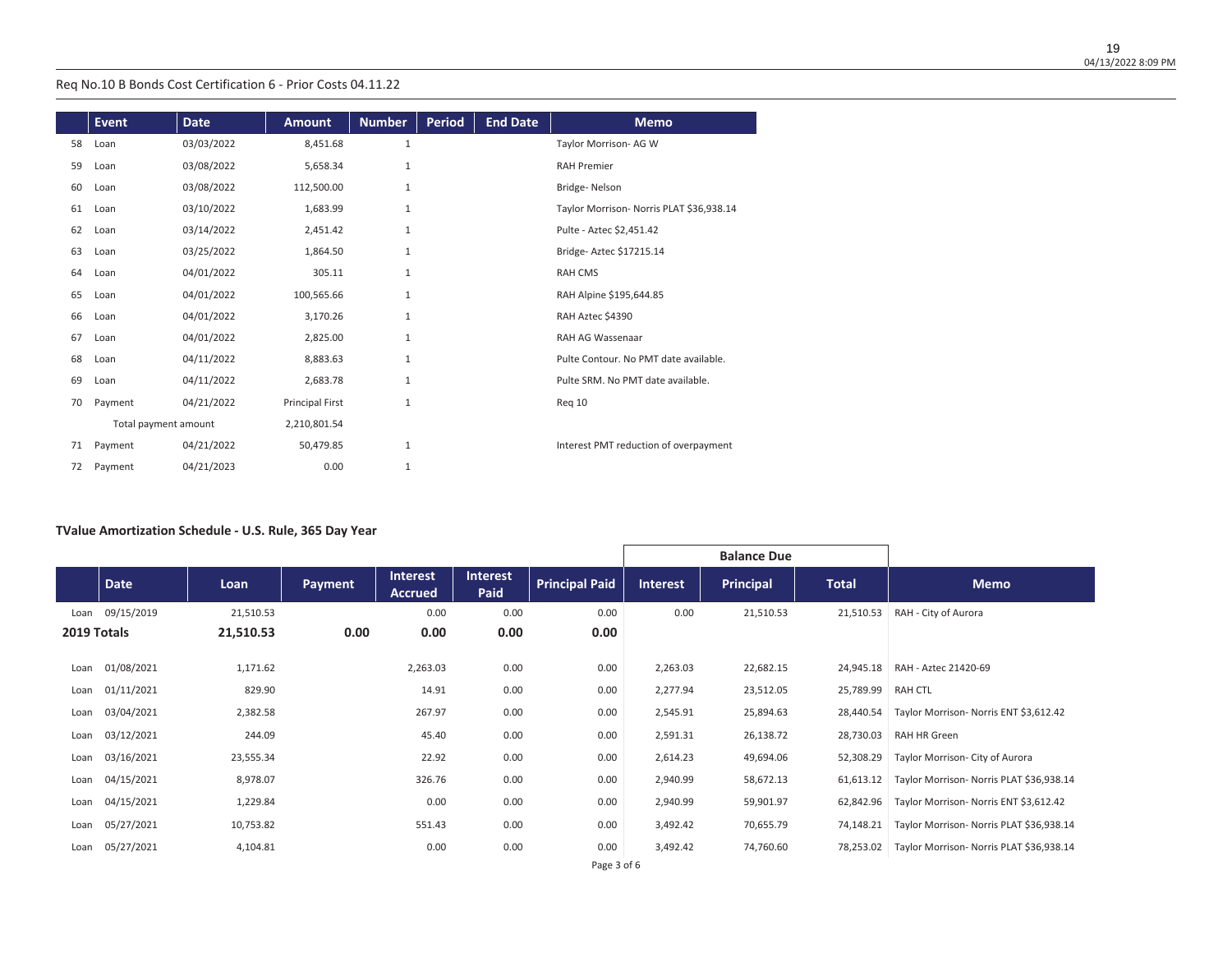|             |             |            |         |                 |                 |                       |                 | <b>Balance Due</b> |              |                                          |
|-------------|-------------|------------|---------|-----------------|-----------------|-----------------------|-----------------|--------------------|--------------|------------------------------------------|
|             |             |            |         | <b>Interest</b> | <b>Interest</b> |                       |                 |                    |              |                                          |
|             | <b>Date</b> | Loan       | Payment | Accrued         | Paid            | <b>Principal Paid</b> | <b>Interest</b> | <b>Principal</b>   | <b>Total</b> | <b>Memo</b>                              |
| Loan        | 07/08/2021  | 6,300.84   |         | 688.21          | 0.00            | 0.00                  | 4,180.63        | 81,061.44          | 85,242.07    | Taylor Morrison- Norris PLAT \$36,938.14 |
| Loan        | 08/20/2021  | 7,993.60   |         | 763.98          | 0.00            | 0.00                  | 4,944.61        | 89,055.04          | 93,999.65    | RAG Page                                 |
| Loan        | 09/15/2021  | 6,077.79   |         | 507.49          | 0.00            | 0.00                  | 5,452.10        | 95,132.83          | 100,584.93   | <b>RAH Clear Creek</b>                   |
| Loan        | 09/28/2021  | 9,241.60   |         | 271.06          | 0.00            | 0.00                  | 5,723.16        | 104,374.43         | 110,097.59   | Taylor Morrison- City of Aurora          |
| Loan        | 10/07/2021  | 506.57     |         | 205.89          | 0.00            | 0.00                  | 5,929.05        | 104,881.00         | 110,810.05   | Taylor Morrison- Norris PLAT \$36,938.14 |
| Loan        | 10/14/2021  | 1,570.32   |         | 160.91          | 0.00            | 0.00                  | 6,089.96        | 106,451.32         | 112,541.28   | Taylor Morrison- Norris PLAT \$36,938.14 |
| Loan        | 11/04/2021  | 1,196.94   |         | 489.97          | 0.00            | 0.00                  | 6,579.93        | 107,648.26         | 114,228.19   | Taylor Morrison- Norris PLAT \$36,938.14 |
| Loan        | 11/18/2021  | 167.53     |         | 330.32          | 0.00            | 0.00                  | 6,910.25        | 107,815.79         | 114,726.04   | Taylor Morrison-AG W                     |
| Loan        | 11/24/2021  | 351,800.30 |         | 141.79          | 0.00            | 0.00                  | 7,052.04        | 459,616.09         | 466,668.13   | Taylor Morrison- Monks \$1,393,333.18    |
| Loan        | 11/24/2021  | 1,340.24   |         | 0.00            | 0.00            | 0.00                  | 7,052.04        | 460,956.33         | 468,008.37   | Taylor Morrison-Aztec \$10721.92         |
| Loan        | 11/24/2021  | 2,016.80   |         | 0.00            | 0.00            | 0.00                  | 7,052.04        | 462,973.13         | 470,025.17   | Taylor Morrison- AG W                    |
| Loan        | 12/14/2021  | 147.00     |         | 2,029.47        | 0.00            | 0.00                  | 9,081.51        | 463,120.13         | 472,201.64   | Taylor Morrison- City of Aurora          |
| Loan        | 12/16/2021  | 451.65     |         | 203.01          | 0.00            | 0.00                  | 9,284.52        | 463,571.78         | 472,856.30   | Taylor Morrison- Norris PLAT \$36,938.14 |
| Loan        | 12/16/2021  | 478.23     |         | 0.00            | 0.00            | 0.00                  | 9,284.52        | 464,050.01         | 473,334.53   | Bridge SRM \$1685.89                     |
| Loan        | 12/20/2021  | 1,206.83   |         | 406.84          | 0.00            | 0.00                  | 9,691.36        | 465,256.84         | 474,948.20   | Taylor Morrison- Norris PLAT \$36,938.14 |
| Loan        | 12/20/2021  | 401,363.62 |         | 0.00            | 0.00            | 0.00                  | 9,691.36        | 866,620.46         | 876,311.82   | Taylor Morrison- Monks \$1,393,333.18    |
| Loan        | 12/20/2021  | 4,020.72   |         | 0.00            | 0.00            | 0.00                  | 9,691.36        | 870,641.18         | 880,332.54   | Taylor Morrison-Aztec \$10721.92         |
| Loan        | 12/20/2021  | 5,961.06   |         | 0.00            | 0.00            | 0.00                  | 9,691.36        | 876,602.24         | 886,293.60   | Taylor Morrison- AG W                    |
| 2021 Totals |             | 855,091.71 | 0.00    | 9,691.36        | 0.00            | 0.00                  |                 |                    |              |                                          |
| Loan        | 01/25/2022  | 50,298.54  |         | 6,916.75        | 0.00            | 0.00                  | 16,608.11       | 926,900.78         | 943,508.89   | <b>Bridge Kelly Trucking</b>             |
| Loan        | 01/27/2022  | 304,732.54 |         | 406.31          | 0.00            | 0.00                  | 17,014.42       | 1,231,633.32       | 1,248,647.74 | Taylor Morrison- Monks \$1,393,333.18    |
| Loan        | 01/27/2022  | 4,020.72   |         | 0.00            | 0.00            | 0.00                  | 17,014.42       | 1,235,654.04       | 1,252,668.46 | Taylor Morrison-Aztec \$10721.92         |
| Loan        | 01/27/2022  | 9,577.13   |         | 0.00            | 0.00            | 0.00                  | 17,014.42       | 1,245,231.17       | 1,262,245.59 | Taylor Morrison- AG W                    |
| Loan        | 01/28/2022  | 962.93     |         | 272.93          | 0.00            | 0.00                  | 17,287.35       | 1,246,194.10       | 1,263,481.45 | RAH Clear Creek                          |
| Loan        | 01/28/2022  | 4,307.05   |         | 0.00            | 0.00            | 0.00                  | 17,287.35       | 1,250,501.15       | 1,267,788.50 | <b>RAH Clear Creek</b>                   |
| Loan        | 01/28/2022  | 1,322.32   |         | 0.00            | 0.00            | 0.00                  | 17,287.35       | 1,251,823.47       | 1,269,110.82 | <b>RAH Clear Creek</b>                   |
| Loan        | 01/28/2022  | 1,326.95   |         | 0.00            | 0.00            | 0.00                  | 17,287.35       | 1,253,150.42       | 1,270,437.77 | RAH Clear Creek                          |
| Loan        | 01/31/2022  | 575.00     |         | 823.99          | 0.00            | 0.00                  | 18,111.34       | 1,253,725.42       | 1,271,836.76 | Taylor Morrison- City of Aurora          |
| Loan        | 01/31/2022  | 29,735.75  |         | 0.00            | 0.00            | 0.00                  | 18,111.34       | 1,283,461.17       | 1,301,572.51 | <b>RAH Clear Creek</b>                   |
| Loan        | 01/31/2022  | 16,800.70  |         | 0.00            | 0.00            | 0.00                  | 18,111.34       | 1,300,261.87       |              | 1,318,373.21 RAH Clear Creek             |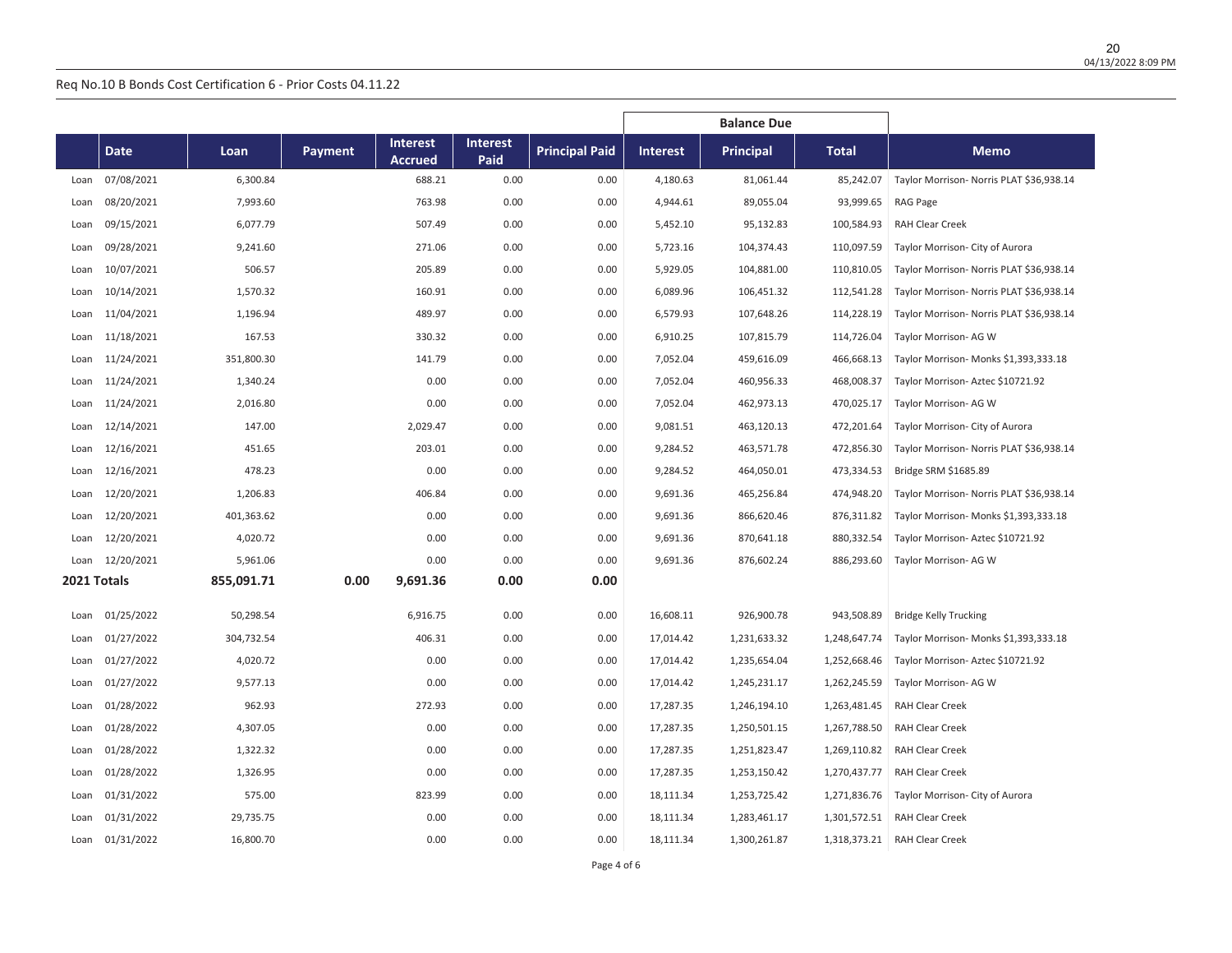|      |             |            |                                                     |                         |                       | <b>Balance Due</b> |                  |              |                                          |
|------|-------------|------------|-----------------------------------------------------|-------------------------|-----------------------|--------------------|------------------|--------------|------------------------------------------|
|      | <b>Date</b> | Loan       | <b>Interest</b><br><b>Payment</b><br><b>Accrued</b> | <b>Interest</b><br>Paid | <b>Principal Paid</b> | <b>Interest</b>    | <b>Principal</b> | <b>Total</b> | <b>Memo</b>                              |
| Loan | 01/31/2022  | 1,207.66   | 0.00                                                | 0.00                    | 0.00                  | 18,111.34          | 1,301,469.53     | 1,319,580.87 | Bridge SRM \$1685.89                     |
| Loan | 02/03/2022  | 184.30     | 855.76                                              | 0.00                    | 0.00                  | 18,967.10          | 1,301,653.83     | 1,320,620.93 | Taylor Morrison- Norris PLAT \$36,938.14 |
| Loan | 02/03/2022  | 8,120.00   | 0.00                                                | 0.00                    | 0.00                  | 18,967.10          | 1,309,773.83     | 1,328,740.93 | RAH AG Wassenaar                         |
| Loan | 02/03/2022  | 5,445.89   | 0.00                                                | 0.00                    | 0.00                  | 18,967.10          | 1,315,219.72     | 1,334,186.82 | RAH Blue Mountain                        |
| Loan | 02/03/2022  | 5,820.00   | 0.00                                                | 0.00                    | 0.00                  | 18,967.10          | 1,321,039.72     | 1,340,006.82 | RAH AG Wassenaar                         |
| Loan | 02/17/2022  | 1,751.68   | 4,053.60                                            | 0.00                    | 0.00                  | 23,020.70          | 1,322,791.40     | 1,345,812.10 | Taylor Morrison- Enertia \$110355.89     |
| Loan | 02/17/2022  | 108,604.21 | 0.00                                                | 0.00                    | 0.00                  | 23,020.70          | 1,431,395.61     | 1,454,416.31 | Taylor Morrison- Enertia \$110355.89     |
| Loan | 02/18/2022  | 70,780.67  | 313.73                                              | 0.00                    | 0.00                  | 23,334.43          | 1,502,176.28     | 1,525,510.71 | <b>RAH ProSystems</b>                    |
| Loan | 02/18/2022  | 525.24     | 0.00                                                | 0.00                    | 0.00                  | 23,334.43          | 1,502,701.52     | 1,526,035.95 | <b>RAH Clear Creek</b>                   |
| Loan | 02/18/2022  | 867.05     | 0.00                                                | 0.00                    | 0.00                  | 23,334.43          | 1,503,568.57     | 1,526,903.00 | <b>RAH Clear Creek</b>                   |
| Loan | 02/25/2022  | 15,350.64  | 2,306.84                                            | 0.00                    | 0.00                  | 25,641.27          | 1,518,919.21     | 1,544,560.48 | Bridge- Aztec \$17215.14                 |
| Loan | 03/02/2022  | 290.46     | 1,664.57                                            | 0.00                    | 0.00                  | 27,305.84          | 1,519,209.67     | 1,546,515.51 | <b>RAH CMS</b>                           |
| Loan | 03/02/2022  | 6,372.60   | 0.00                                                | 0.00                    | 0.00                  | 27,305.84          | 1,525,582.27     | 1,552,888.11 | <b>RAH Alpine</b>                        |
| Loan | 03/02/2022  | 1,219.74   | 0.00                                                | 0.00                    | 0.00                  | 27,305.84          | 1,526,802.01     | 1,554,107.85 | RAH Aztec \$4390                         |
| Loan | 03/02/2022  | 95,079.19  | 0.00                                                | 0.00                    | 0.00                  | 27,305.84          | 1,621,881.20     | 1,649,187.04 | RAH Alpine \$195,644.85                  |
| Loan | 03/02/2022  | 1,100.00   | 0.00                                                | 0.00                    | 0.00                  | 27,305.84          | 1,622,981.20     | 1,650,287.04 | RAH AG Wassenaar                         |
| Loan | 03/03/2022  | 335,436.73 | 355.72                                              | 0.00                    | 0.00                  | 27,661.56          | 1,958,417.93     | 1,986,079.49 | Taylor Morrison- Monks \$1,393,333.18    |
| Loan | 03/03/2022  | 1,340.24   | 0.00                                                | 0.00                    | 0.00                  | 27,661.56          | 1,959,758.17     | 1,987,419.73 | Taylor Morrison-Aztec \$10721.92         |
| Loan | 03/03/2022  | 8,451.68   | 0.00                                                | 0.00                    | 0.00                  | 27,661.56          | 1,968,209.85     | 1,995,871.41 | Taylor Morrison- AG W                    |
| Loan | 03/08/2022  | 5,658.34   | 2,156.94                                            | 0.00                    | 0.00                  | 29,818.50          | 1,973,868.19     | 2,003,686.69 | <b>RAH Premier</b>                       |
| Loan | 03/08/2022  | 112,500.00 | 0.00                                                | 0.00                    | 0.00                  | 29,818.50          | 2,086,368.19     | 2,116,186.69 | Bridge-Nelson                            |
| Loan | 03/10/2022  | 1,683.99   | 914.57                                              | 0.00                    | 0.00                  | 30,733.07          | 2,088,052.18     | 2,118,785.25 | Taylor Morrison- Norris PLAT \$36,938.14 |
| Loan | 03/14/2022  | 2,451.42   | 1,830.62                                            | 0.00                    | 0.00                  | 32,563.69          | 2,090,503.60     | 2,123,067.29 | Pulte - Aztec \$2,451.42                 |
| Loan | 03/25/2022  | 1,864.50   | 5,040.12                                            | 0.00                    | 0.00                  | 37,603.81          | 2,092,368.10     | 2,129,971.91 | Bridge- Aztec \$17215.14                 |
| Loan | 04/01/2022  | 305.11     | 3,210.21                                            | 0.00                    | 0.00                  | 40,814.02          | 2,092,673.21     | 2,133,487.23 | <b>RAH CMS</b>                           |
| Loan | 04/01/2022  | 100,565.66 | 0.00                                                | 0.00                    | 0.00                  | 40,814.02          | 2,193,238.87     | 2,234,052.89 | RAH Alpine \$195,644.85                  |
| Loan | 04/01/2022  | 3,170.26   | 0.00                                                | 0.00                    | 0.00                  | 40,814.02          | 2,196,409.13     | 2,237,223.15 | RAH Aztec \$4390                         |
| Loan | 04/01/2022  | 2,825.00   | 0.00                                                | 0.00                    | 0.00                  | 40,814.02          | 2,199,234.13     | 2,240,048.15 | RAH AG Wassenaar                         |
| Loan | 04/11/2022  | 8,883.63   | 4,820.24                                            | 0.00                    | 0.00                  | 45,634.26          | 2,208,117.76     | 2,253,752.02 | Pulte Contour. No PMT date available.    |
| Loan | 04/11/2022  | 2,683.78   | 0.00                                                | 0.00                    | 0.00                  | 45,634.26          | 2,210,801.54     | 2,256,435.80 | Pulte SRM. No PMT date available.        |